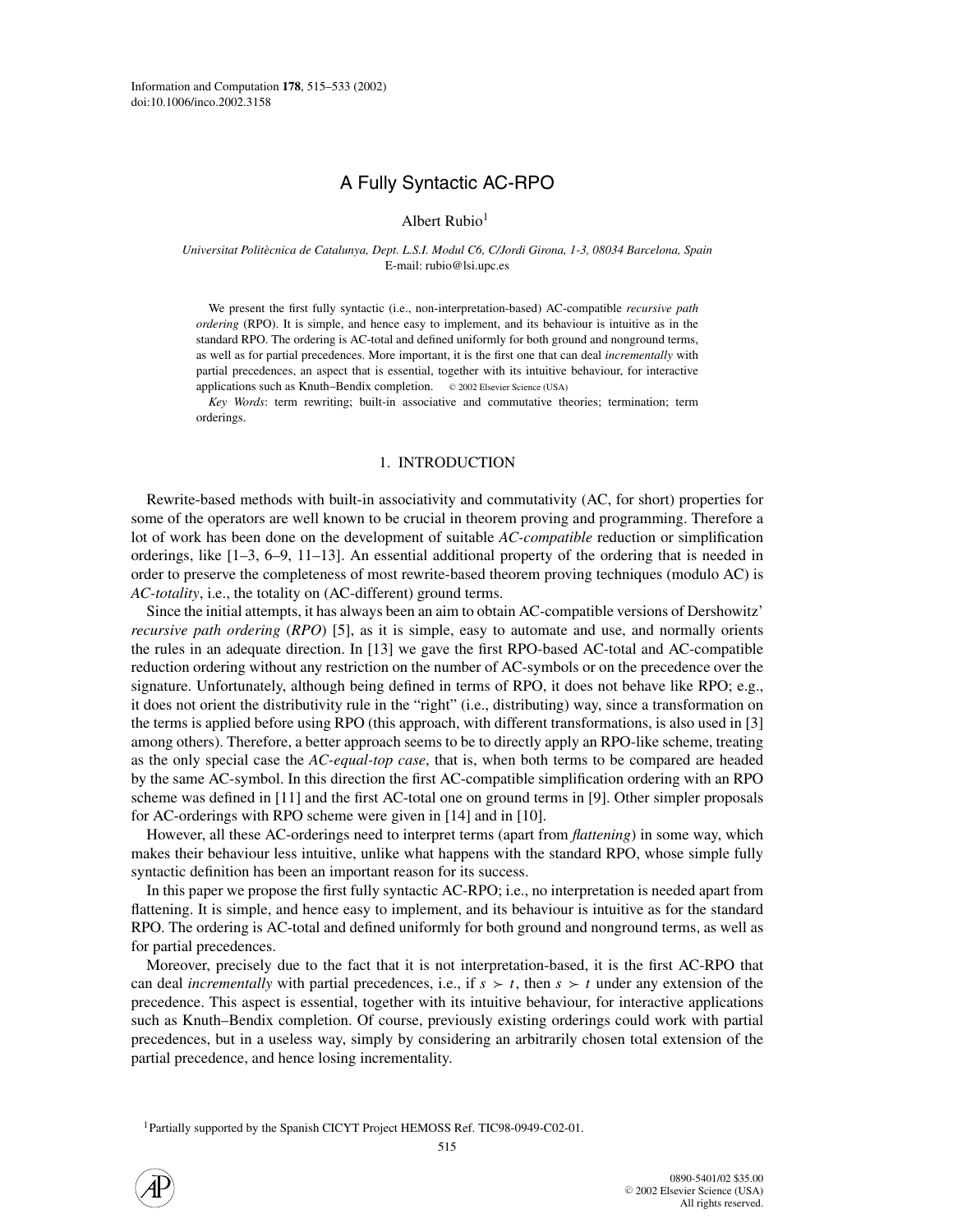In order to introduce the concepts smoothly we give the ordering in three steps, first for ground terms and total precedences, then for terms with variables and total precedences, and finally for terms with variables and partial precedences, each definition strictly extending the previous one. For this reason we prove all properties only for the last one, showing that it is indeed an AC-compatible simplification ordering.

The paper is organized as follows. In the following section we give some basic notions and definitions. In Section 3 we introduce the ordering for ground terms and total precedences. Section 4 is devoted to terms with variables and total precedences. In Section 5 we generalize the previous ordering for dealing with partial precedences and in Section 6 we prove that it is an AC-compatible simplification ordering. Some improvements related to the implementation of the ordering are presented in Section 7. Conclusions are given in Section 8.

## 2. PRELIMINARIES

In the following we consider that  $\mathcal F$  is a finite set of function symbols that is (partially) ordered by a precedence  $>\mathcal{F}_f$ , where  $\mathcal{F}_{AC}$  is the subset containing all AC-symbols of  $\mathcal{F}_f$ .

The arity of a function symbol  $f$  is a natural number that indicates the number of arguments that *f* may take. A function symbol may have several arities, and, in particular if  $f \in \mathcal{F}_{AC}$  then it has all arities greater than or equal to 2. A function symbol has an *unbounded arity* if it has infinitely many arities.  $T(\mathcal{F})$  and  $T(\mathcal{F}, \mathcal{X})$  are defined as usual according to these arities, if X is a set of variables, whose elements will be denoted by *x*, *y*,*z*,... , possibly with subscripts. The size of a term *t*, i.e., the number of symbols of  $t$ , is denoted by  $|t|$ .

We denote by  $=_{{AC}}$  the congruence generated on  $\mathcal{T}(\mathcal{F}, \mathcal{X})$  by the associativity and commutativity axioms for the symbols in  $\mathcal{F}_{AC}$ . In what follows we will ambiguously use  $=_{AC}$  to also denote the standard extension of AC-equality to multisets (and in fact to any other structure). In general a relation with subscript *AC* denotes that syntactic equality is replaced by AC-equality. For instance, we may write  $M \supseteq_{AC} N$ ,  $M \cap_{AC} N$ , or  $M \setminus_{AC} N$ , for multisets  $M$  and  $N$ ,

## 2.1. Rewriting Modulo AC

A term rewriting system (TRS) is a (possibly infinite) set of rules  $l \rightarrow r$  where *l* and *r* are terms. Given a TRS *R*, *s* rewrites to *t* with *R*, denoted by  $s \to R$  *t*, if there is some rule  $l \to r$  in *R*,  $s|_p = l\sigma$ for some position *p* and substitution  $\sigma$  and  $t = s[r\sigma]_p$ .

Given a TRS *R*, a terms *s* rewrites to *t* with *R* modulo AC, denoted by  $s \rightarrow R/AC$  *t*, if  $s =_{AC} s'$ ,  $s'|_p = l\sigma$  for some term *s'*, position *p* and substitution  $\sigma$ , and  $t =_{AC} s'[r\sigma]_p$ . A TRS *R* is terminating for rewriting modulo AC if there is some AC-compatible simplification ordering  $\succ$  such that  $l \succ r$  for all rules  $l \rightarrow r$  in *R*.

#### 2.2. Flattened Terms

In the following, terms are flattened wrt the AC-symbols. The flattening of  $t$ , denoted by  $\bar{t}$ , is the normal for of *t* wrt the infinite TRS containing the rules

$$
f(x_1,\ldots,x_n,f(y_1,\ldots,y_m),z_1,\ldots,z_r)\rightarrow f(x_1,\ldots,x_n,y_1,\ldots,y_m,z_1,\ldots,z_r)
$$

for every  $f \in \mathcal{F}_{AC}$  and  $n, m, r \ge 0$ . Due to flattening, the AC-symbols have an unbounded variable arity.

Let *s* and *t* be two terms such that  $\bar{s} = f(s_1, \ldots, s_m)$  and  $\bar{t} = g(t_1, \ldots, t_n)$ . If  $s =_{AC} t$  then  $f = g$ ,  $m = n$ , and  $\bar{s}$  is equal to  $\bar{t}$  up to permutation of arguments for the AC-symbols. We will denote this equality up to permutation of arguments also by  $=_{AC}$ . The top-flattening of a term *s* wrt an AC-symbol *f*, denoted by  $tf_f(s)$ , is a string of terms defined as  $tf_f(s) = s_1, \ldots, s_n$  if  $f(s_1, \ldots, s_n)$  is the result of normalizing *s* by the flattening rules applied only at the top position of *s*, and  $tf_f(s) = s$  if  $top(s) \neq f$ .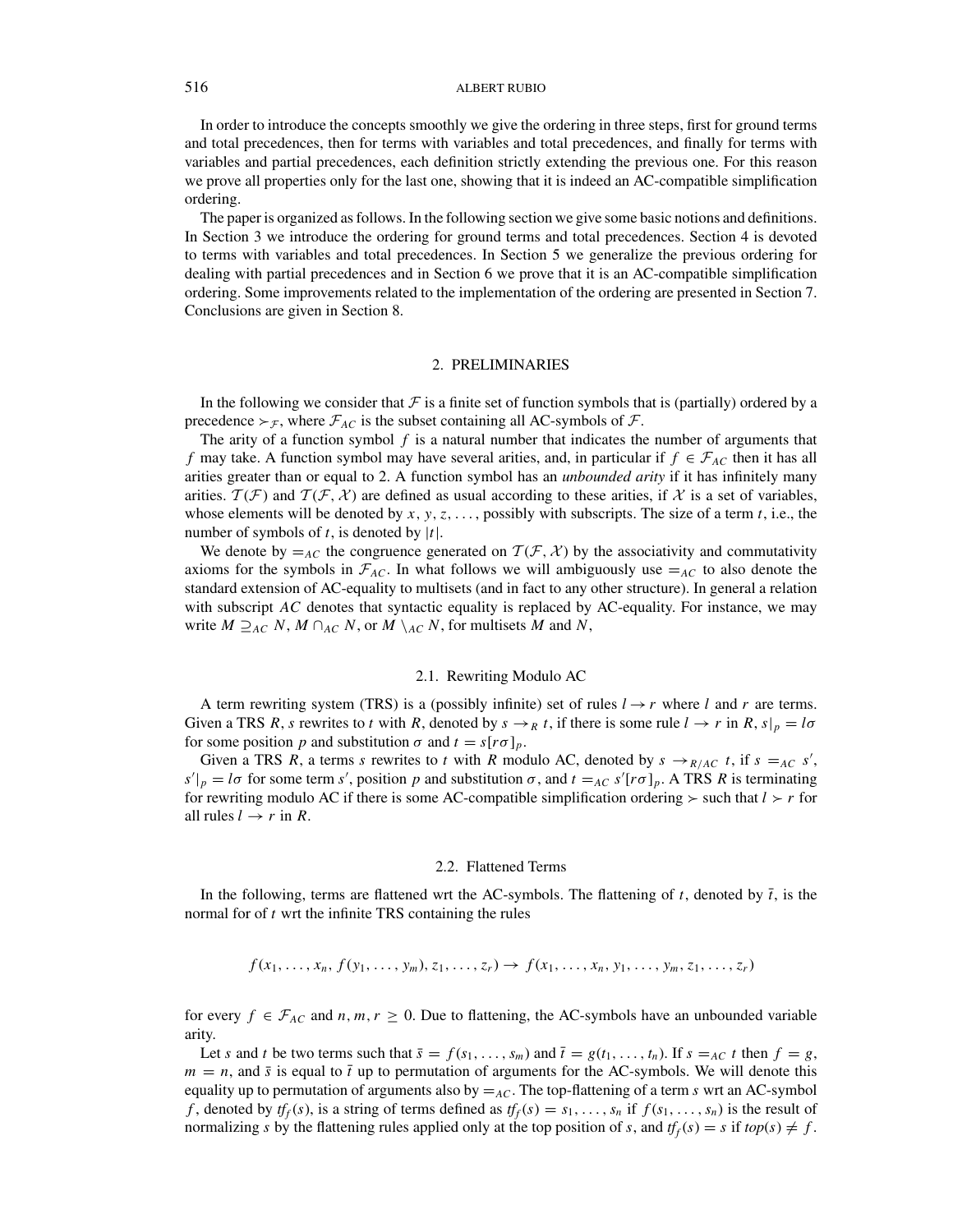## 2.3. AC-Orderings

Let *s*, *t*, *s'*, and *t'* be arbitrary terms in  $T(F, \mathcal{X})$ , let *u* be a nonempty context in  $T(F, \mathcal{X})$ , and let  $\sigma$ be a substitution. Then a (strict) ordering  $\triangleright$  on  $\mathcal{T}(\mathcal{F}, \mathcal{X})$  is a transitive irreflexive relation. In general we will consider that  $\geq$  is the union of a given ordering  $\geq$  and  $=$ <sub>*AC*</sub>. An ordering  $\geq$  is *monotonic* if  $s \geq t$ implies  $u[s] > u[t]$  and *stable under substitution* if  $s > t$  implies  $s\sigma > t\sigma$ . Monotonic orderings that are stable under substitution are called *rewrite orderings*. An ordering  $\succ$  fulfills the *subterm property* if  $u[t] > t$  and the *deletion property* if  $f(\ldots s \ldots) > f(\ldots s)$  for every symbol *f* with unbounded arity. A rewrite ordering that fulfills the subterm property and the deletion property is called a *simplification ordering* and is *well-founded*: there are no infinite sequences  $t_1 > t_2 > \cdots$ . An ordering is AC-total on ground terms if, when *s* and *t* are ground terms, either  $s \succ t$  or  $t \succ s$  or  $s =_{AC} t$ . Finally an ordering  $\ge$  is *AC-compatible* if  $s' =_{AC} s \ge t =_{AC} t'$  implies  $s' \ge t'$ .

THEOREM 1. *A TRS R is terminating for rewriting modulo AC iff there is an AC-compatible reduction ordering*  $> s.t. l > r$  *for all rules*  $l \rightarrow r \in R$ .

COROLLARY 1. *A TRS R is terminating for rewriting modulo AC if there is an AC-compatible simplification ordering*  $> s.t. l > r$  *for all rules*  $l \rightarrow r \in R$ .

## 2.4. Lexicographic and Multiset Extensions Modulo AC

Given a relation  $\rightarrow$ , the (AC-)lexicographic extension of  $\rightarrow$  on sequences, denoted by  $\rightarrow$ <sub>lex</sub>, is defined by:  $\langle s_1, \ldots, s_n \rangle \succ_{lex} \langle t_1, \ldots, t_m \rangle$  if there is some  $j \in \{1 \ldots n\}$  s.t.  $s_i =_{AC} t_i$  for all  $i < j$  and either  $s_i > t_j$  or  $j = m + 1$ .

Given a relation  $\rightarrow$ , the (AC-)multiset extension of  $\rightarrow$  on finite multisets, denoted by  $\rightarrow$ , is defined as the smallest transitive relation containing

*X* ∪ {*s*}  $\ast$  *Y* ∪ {*t*<sub>1</sub>, ..., *t<sub>n</sub>*} if *X* =*AC Y* and *s*  $\ast$  *t<sub>i</sub>* for all *i* ∈ {1 ... *n*}.

The following properties show another way to define the multiset extension.

LEMMA 1. Let  $\geq$  be an AC-compatible ordering and let M and N be multisets of terms. Then *M* $\gt$ *N* iff there are multisets *X*, *Y* and *N*<sub>1</sub>...,*N<sub>n</sub>* and terms *s*<sub>1</sub>,...,*s<sub>n</sub> s.t. M* = *X* ∪ {*s*<sub>1</sub>,...,*s<sub>n</sub>*}, *N* = *Y* ∪ *N*<sub>1</sub> ∪ ···∪ *N<sub>n</sub>*,  $n \ge 1$ ,  $X = _{AC} Y$ , { $s_1, ..., s_n$ } ∩<sub>*AC*</sub> ( $N_1 ∪ \cdots ∪ N_n$ ) = Ø, *and*  $s_i \succ t'$  *for all*  $i \in \{1 \dots n\}$  *and*  $t' \in N_i$ .

*Proof.* For the right to left implication we proceed by induction on  $n$ , building a nonempty sequence from *M* to *N* using  $\ast_1$ . Let  $M_1$  be  $X' \cup \{s_1, \ldots, s_{n-1}\}\$ , with  $X' = Y \cup N_n$ . By definition we have  $M = X \cup \{s_1, \ldots, s_{n-1}\} \cup \{s_n\} \succ 1} Y \cup \{s_1, \ldots, s_{n-1}\} \cup N_n = M_1$ . If  $n = 1$  then we are done, since  $M_1 = N$ . Otherwise, we have  $N = X' \cup N_1 \cup \cdots \cup N_{n-1}$ , with  $n-1 \geq 1$ ,  ${s_1, \ldots, s_{n-1}} ∩_{AC} (N_1 ∪ \cdots ∪ N_{n-1}) = ∅$ , and  $s_i \succ t'$  for all  $i \in \{1 \ldots n-1\}$  and  $t' \in N_i$ . Therefore, by induction hypothesis  $M_1 = Y \cup N_n \cup \{s_1, \ldots, s_{n-1}\} \succ^+_1 Y \cup N_n \cup N_1 \cup \cdots \cup N_{n-1} = N$ , which implies  $M \gg_1^+ N$ .

For the left to right implication we first prove the result without the restriction  $\{s_1, \ldots, s_n\} \cap_{AC} (N_1 \cup$  $\cdots \cup N_n$  = Ø by induction on the length of the sequence  $M \rightarrow \frac{1}{1} N$ , and afterward we will show that we can also add the restriction.

Then we have  $M \nightharpoonup_1 M_1 \nightharpoonup_1^* N$  for some  $M_1$  s.t. *M* and  $M_1$  are respectively  $X' \cup \{s\}$  and  $Y' \cup$ *N*", with *X*' =  $_{AC}$  *Y*' and  $s > t'$  for all  $t' \in N''$ . If  $M_1 = N$ , it holds. Otherwise, by induction hypothesis, there are multisets  $X_1, Y_1$ , and  $N'_1 \ldots N'_m$  and terms  $s'_1, \ldots, s'_m$  s.t.  $M_1 = X_1 \cup \{s'_1, \ldots, s'_m\}$ and  $N = Y_1 \cup N'_1 \cup \cdots \cup N'_m$ , with  $m \geq 1$ ,  $X_1 =_{AC} Y_1$ , and  $s'_i \succ t'$  for all  $i \in \{1 \ldots m\}$  and  $t' \in N'_i$ .

Since  $M_1$  is  $Y' \cup N''$  and  $X_1 \cup \{s'_1, \ldots, s'_m\}$ , there are multisets  $Y'_1$  and  $N''_1$  s.t.  $X_1 = Y'_1 \cup N''_1$  and  $Y' = Y'_1 \cup \{s'_{i_1}, \ldots, s'_{i_{n-1}}\}, N'' = N''_1 \cup \{s'_{j_1}, \ldots, s'_{j_r}\}, \text{ and } \{s'_{1}, \ldots, s'_{m}\} = \{s'_{i_1}, \ldots, s'_{i_{n-1}}, s'_{j_1}, \ldots, s'_{j_r}\}$  for indexes  $\{i_1, \ldots, i_{n-1}, j_1, \ldots, j_r\} = \{1, \ldots, m\}$  and  $n - 1 + r = m$ .

Now we split *M* = *X* ∪ {*s*<sub>1</sub>, ..., *s*<sub>*n*−1</sub>, *s*}, where *X* = *AC Y*<sub>1</sub><sup>'</sup> and *s<sub>k</sub>* = *AC s*<sup>'</sup><sub>*i<sub>k</sub>*</sub> for all *k* ∈ {1, ..., *n* − 1}, and  $N = Y \cup N_1 \cup \cdots \cup N_{n-1} \cup N_n$ , where  $Y \subseteq Y_1$  and  $Y =_{AC} X$ , and  $N_k = N''_{i_k}$  for all  $k \in \{1, \ldots, n-1\}$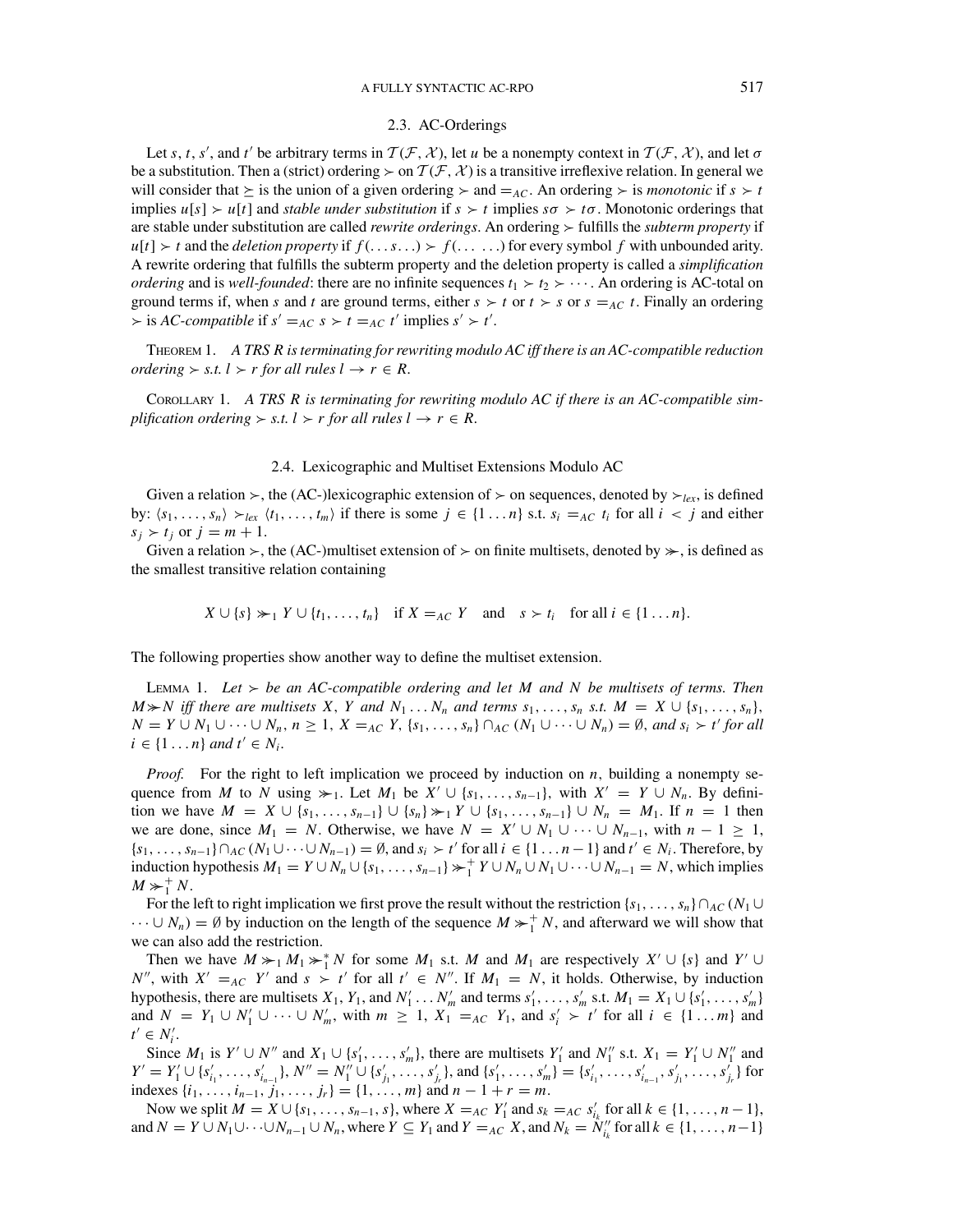and  $N_n = (Y_1 \setminus Y) \cup N_{j_1}'' \cup \cdots \cup N_{j_r}''$ . Then, by AC-compatibility,  $s_k =_{AC} s'_{i_k} > t'$  implies  $s_k > t'$  for all  $k \in \{1, ..., n-1\}$  and  $t' \in N_k = N''_{i_k}$ . Finally, we conclude by proving that  $s \succ t'$  for all  $t' \in N_n$ . (i) since  $(Y_1 \setminus Y) =_{AC} N_1'' \subseteq N''$  we have by AC-compatibility that  $s \succ t'$  for all  $t' \in (Y_1 \setminus Y)$ ; (ii) since  $s > s'_{jk}$  and  $s'_{jk} > t'$  for all  $k \in \{1, ..., r\}$  and  $t' \in N''_{jk}$ , by transitivity we have  $s > t'$  for all  $t' \in N_{j_k}$ .

The last part of the proof is devoted to show that we can add the restriction  $\{s_1, \ldots, s_n\} \cap_{AC} (N_1 \cup$  $\cdots \cup N_n$ ) = Ø. We proceed by induction on the number of terms in the intersection. Assume that the intersection is not empty, and suppose wlog that  $s_n =_{AC} t$  and  $N_i = \{t\} \cup N'$  for some  $j \in \{1 \dots n\}$ . By irreflexivity,  $j \neq n$ , and hence  $n > 1$ , and, by transitivity,  $s_j > t'$  for all  $t' \in N' \cup N_n$ . Therefore we take  $M = X' \cup \{s_1, \ldots, s_{n-1}\}$ , with  $X' = X \cup \{s_n\}$  and  $N = Y' \cup N'_1 \cup \cdots \cup N'_{n-1}$ , with  $Y' = Y \cup \{t\}$ and  $N'_i = N_i$  for all  $i \neq j$  and  $i \in \{1 \dots n-1\}$ , and  $N'_j = N' \cup N_n$ . Finally we conclude by induction hypothesis, since we have one element less in the intersection.

COROLLARY 2. Let  $\succ$  be an AC-compatible ordering, and let M, N, and X be multisets of terms. *Then*  $M \n\geq N$  *iff*  $M \cup X \n\geq N \cup X$ .

COROLLARY 3. Let  $\succ$  be an AC-compatible ordering, and let M and N be multisets of terms and t *be a term s.t. t*  $\in$  *N* and  $t \notin M$ . Then  $M \ge N$  implies  $M \ge N \cup \{t_1, \ldots, t_n\}$  for all terms  $t_1, \ldots, t_n$  *s.t.*  $t \geq t_i$  *for all i*  $\in \{1 \dots n\}$ *.* 

COROLLARY 4. Let  $\succ$  be an AC-compatible, and let M and N be multisets of terms and t be a term s.t.  $t \neq t'$  for all  $t' \in N$ . Then  $M \geq N$  implies  $M \setminus T \geq N$  where T is the multiset containing all occurrences *of t in M.*

If  $\ge$  is an AC-compatible ordering on a set *S* then  $\ge$  and  $\ge$ <sub>lex</sub> are respectively an AC-compatible ordering on multisets of elements in *S* and an AC-compatible ordering on sequences of elements in *S*. Being more precise, in order to fulfil transitivity we need  $\succ$  to be both transitive and AC-compatible. Additionally, if  $\geq$  is stable under substitutions then  $\gg$  is stable under substitutions.

# 3. THE ORDERING FOR GROUND TERMS

In this section we consider only ground terms and assume that the precedence is total on the set of function symbols. First we introduce two different sets of terms obtained from a term headed by an AC-symbol.

DEFINITION 1. Let *s* be a term of the form  $f(s_1, \ldots, s_n)$  with  $f \in \mathcal{F}_{AC}$ .

• The set of terms embedded in *s* through an argument headed by a small symbol, denoted by *EmbSmall*(*s*), is defined as  $\{f(s_1, \ldots, tf_f(v_i), \ldots, s_n) | s_i = h(v_1, \ldots, v_r) \land f \succ_{\mathcal{F}} h \land j \in \{1 \ldots r\}\}.$ 

• The multiset of arguments of *s* headed by a big function symbol, denoted by *BigHead*(*s*), is defined as  $\{s_i \mid 1 \leq i \leq n \land top(s_i) \succ_{\mathcal{F}} f\}.$ 

We will now give the definition of the ordering  $\geq$  on ground terms. The set of non-AC symbols is split into two sets *Lex* and *Mul* which denote respectively the set of symbols whose arguments are compared lexicographically and the set of symbols whose arguments are compared with the multiset extension of the ordering. All symbols with unbounded arity are in *Mul*.

DEFINITION 2. Let *s* and *t* be terms in  $\mathcal{T}(\mathcal{F})$ . Then  $s = f(s_1, \ldots, s_n) > g(t_1, \ldots, t_m) = t$  if and only if

- 1.  $s_i \geq t$  for some  $i \in \{1 \dots n\}$ , or
- 2. *f*  $>\tau$  *g* and *s*  $>\tau$  *i* for all *i*  $\in$  {1...*m*}, or
- 3. *f* = *g* ∈ *Lex* and  $\langle s_1, \ldots, s_n \rangle$   $\succ_{lex}$   $\langle t_1, \ldots, t_m \rangle$  and  $s \succ t_i$  for all  $i \in \{1 \ldots m\}$ , or
- 4.  $f = g \in Mult$  and  $\{s_1, \ldots, s_n\} \rightarrow \{t_1, \ldots, t_m\}$ , or
- 5.  $f = g \in \mathcal{F}_{AC}$  and  $s' \ge t$  for some  $s' \in \mathcal{F}_{CD}$  *EmbSmall*(*s*), or
- 6. *f* = *g* ∈  $\mathcal{F}_{AC}$  and *s*  $> t'$  for all *t'* ∈ *EmbSmall*(*t*) and *BigHead*(*s*)  $\geq$  *BigHead*(*t*) and either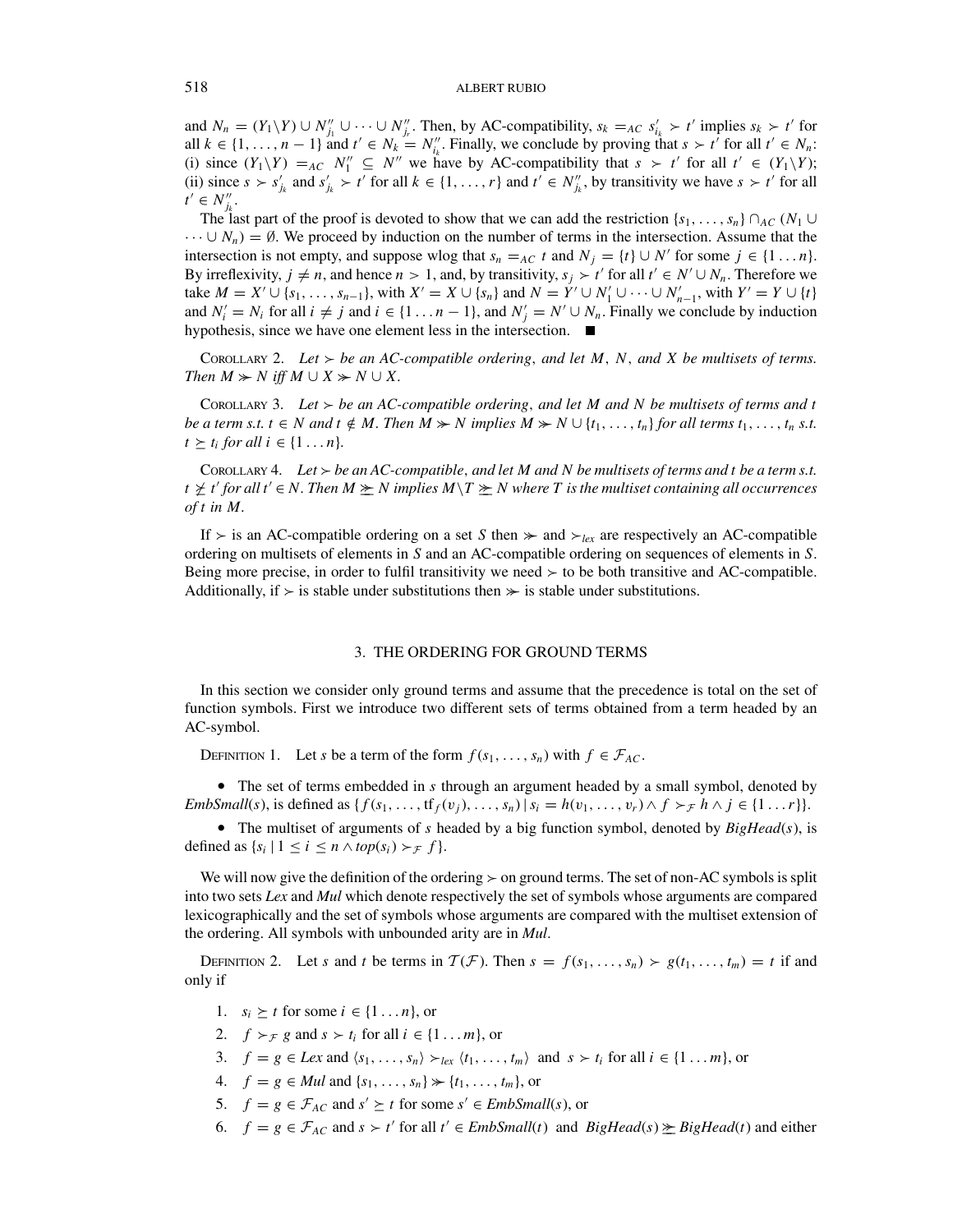- (a)  $BigHead(s) \rightarrow BigHead(t)$  or
- (b)  $n > m$  or
- (c)  $n = m$  and  $\{s_1, \ldots, s_n\} \rightarrow \{t_1, \ldots, t_m\}.$

The first four cases of this definition correspond to the standard RPO with status, with the only difference that we allow the user to have in *Lex* symbols with variable arity provided it is not unbounded. The reason why we can do that is simple: the only property that cannot be proved for symbols in *Lex* is the deletion property, but, since it is only required for symbols with unbounded arity, *Lex* can contain any symbol with bounded arity. Cases 5 and 6 apply when both terms are headed by the same AC-symbol *f* . The intuition behind them is very simple. On the one hand, in order to obtain AC-compatibility, terms are considered in flattened form. On the other hand, the symbols that disappear under flattening must still be taken into account in order to obtain monotonicity. Let us consider an example.

Assume  $f \succ_{\mathcal{F}} g$ . Then, as in the standard RPO, we have of course  $f(a, a) \succ g(a)$ . By monotonicity, if we add the context  $f(a, \lceil \rceil)$  and flatten, we must have  $f(a, a, a) > f(a, g(a))$ , that is, the symbol *f* that has been removed under flattening is important in order to "take care" of the *g*. The number of such *implicit f* 's depends of course on the number of arguments.

But, similarly, if  $g \succ_f f$ , then  $g(a) \succ f(a, a)$  and by monotonicity we should have  $f(a, g(a)) \succ f(a, g(a))$ *f* (*a*, *a*, *a*). Clearly, in this kind of situation where the comparison of arguments headed by big symbols is conclusive, the number of such implicit *f* 's is not important.

This motivates the three stage hierarchy in Case 6: (a) first consider the multisets of arguments headed by symbols bigger than *f* ; (b) if these sets coincide, then compare the number of arguments (i.e., the number of implicit *f*'s); (c) finally, if both terms are equal under the previous two measures, then we can safely compare the multisets of all (or only the small-headed ones) arguments in the usual (multiset) way.

Of course, since any simplification ordering must contain the *embedding* relation, we must have  $s[g(\ldots t \ldots)]_p \ge s[t]_p$  for all *s*, *t*, *g*, and *p*. This indicates that the use of *EmbSmall*(*s*) and *EmbSmall*(*t*) in Cases 5 and 6 is no real restriction.

But the ideas of the three-stage approach of Case 6 can be safely applied precisely due to the precondition stating that  $s > t'$  for all  $t' \in EmbSmall(t)$ , which prevents situations where t is a term like  $f(a, h(\ldots, u, \ldots))$ , and where by removing *h* (with  $f \succ_{\mathcal{F}} h$ ) we get  $f(a, u)$ , where *u* can be headed by a big symbol, or, if *u* is headed by *f* , the number of arguments increases.

The following examples show the behaviour of the ordering when comparing terms headed by the same AC-symbol.

EXAMPLE 1. Let  $h >_{\mathcal{F}} f >_{\mathcal{F}} g >_{\mathcal{F}} a >_{\mathcal{F}} b$  be the precedence. Then we have

1.  $f(g(f(h(a), a)), a) > f(h(a), a, a)$  by Case 5.

2.  $s = f(h(a), g(a)) > f(g(h(a)), a) = t$  by Case 6, since  $s > f(h(a), a) \in \mathbb{R}$  *e EmbSmall*(*t*) by Case 5 and *BigHead*(*s*) = { $h(a)$ }  $\gg \emptyset$  = *BigHead*(*t*).

3.  $s = f(g(h(a)), b, b, b) > f(g(f(h(a), a)), a) = t$  by Case 6b, since  $n = 4 > 2 = m$  and *BigHead*(*s*) =  $\emptyset$  = *BigHead*(*t*) and *s* > *f* (*h*(*a*), *a*, *a*) = *t*'  $\in$  *EmbSmall*(*t*) by applying first Case 5 and then  $s' = f(h(a), b, b, b) > t'$  by Case 6b, since  $BigHead(s') = \{h(a)\} = BigHead(t')$ ,  $EmbSmall(t') =$  $\emptyset$ , and  $n = 4 > 3 = m$ .

4. *s* = *f*( $h(a)$ , *a*) ≻ *f*( $h(a)$ , *b*) = *t*, by Case 6c, since we have *EmbSmall*(*t*) = Ø, *BigHead*(*s*) =  ${h(a)} = BigHead(t), n = m = 2$  and  ${h(a), a} \ge {h(a), b}.$ 

LEMMA 2. If  $\succ_{\mathcal{F}}$  is total on the set of function symbols and Mul is empty then  $\succ$  is AC-total on *ground terms.*

*Proof.* Let  $s = f(s_1, \ldots, s_n)$  and  $t = g(t_1, \ldots, t_m)$  be ground terms. Then either  $s \succ t$  or  $t \succ s$  or  $s =_{AC} t$ . We proceed by induction on  $|s| + |t|$ .

By induction hypothesis for every  $s_i$  we have either  $s_i \geq t$  or  $t > s_i$ , and for every  $t_i$  we have either  $s \succ t_j$  or  $t_j \geq s$ . On the other hand by totality of the precedence, either  $f \succ_\mathcal{F} g$  or  $g \succ_\mathcal{F} f$  or  $f = g$ . Therefore, either we conclude  $s \succ t$  or  $t \succ s$  by Cases 1 or 2 or  $s \succ t_j$  for all  $t_j$  and  $t \succ s_i$  for all  $s_i$  and  $f = g$ .

If  $f \notin \mathcal{F}_{AC}$  then, since *Mul* is empty,  $f \in Lex$  and, by induction hypothesis, either  $s =_{AC} t$  or we can conclude  $s \succ t$  or  $t \succ s$  by Case 3.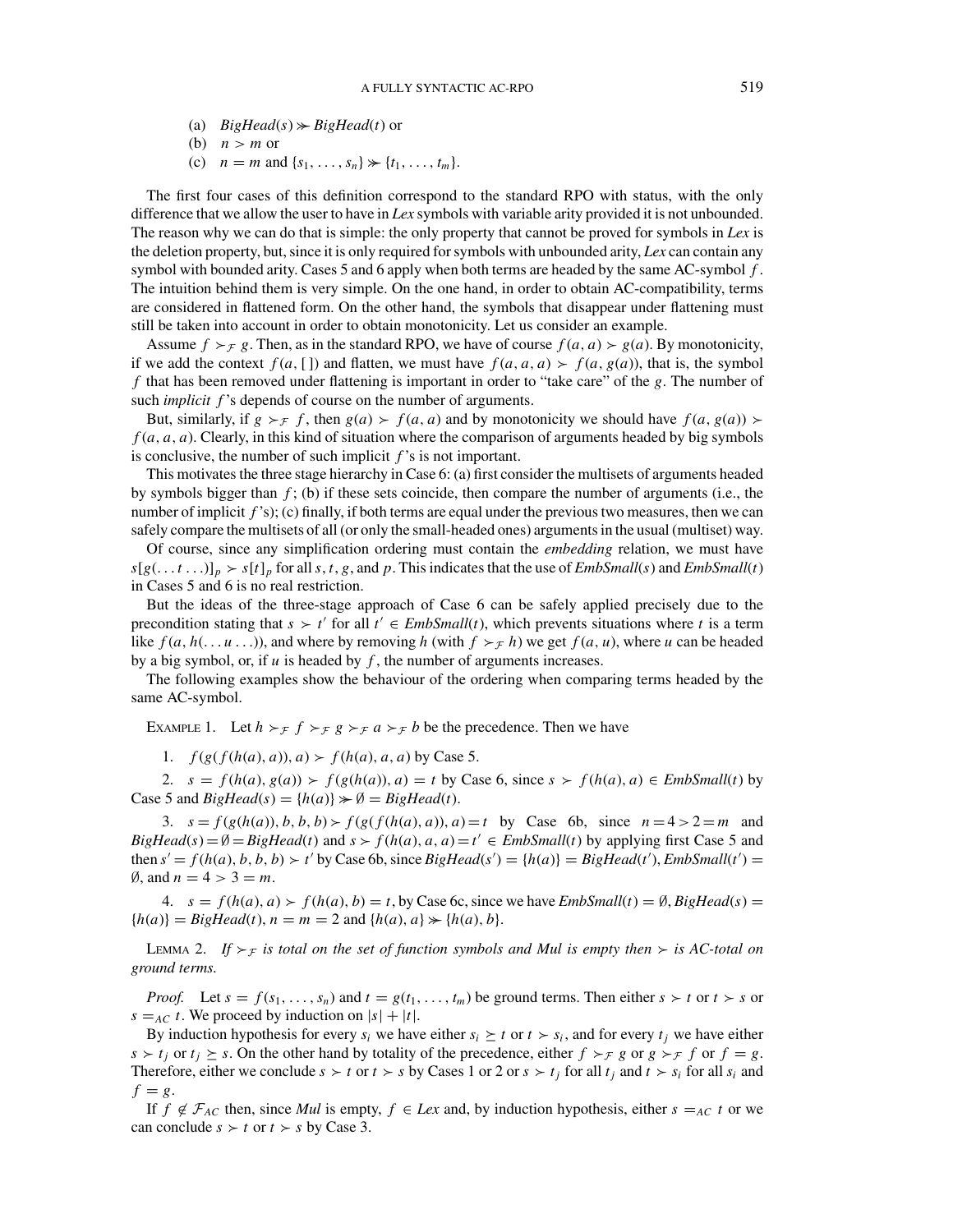Finally if  $f \in \mathcal{F}_{AC}$  then, by induction hypothesis, either  $s \succ t'$  or  $t' \succeq s$  for all  $t' \in \mathit{EmbSmall}(t)$ ; and either  $t > s'$  or  $s' \ge t$  for all  $s' \in \mathbb{R}$  *e EmbSmall*(*s*). Therefore either  $s > t$  or  $t > s$  by Case 5 or  $s \succ t'$  for all  $t' \in EmbSmall(t)$  and  $t \succ s'$  for all  $s' \in EmbSmall(s)$ . By induction hypothesis, either *BigHead*(*s*)  $\gg_p$  *BigHead*(*t*) or *BigHead*(*t*)  $\gg_p$  *BigHead*(*s*) or *BigHead*(*s*) = *AC BigHead*(*t*). Therefore either  $s > t$  or  $t > s$  by Case 6a or *BigHead(s)* =  $_{AC}$  *BigHead(t)* and then either  $s > t$  or  $t > s$  by Case 6b, or  $m = n$ , and by induction hypothesis, we have either  $s \succ t$  or  $t \succ s$  by Case 6c, or  $s =_{AC} t$ .

The following theorem follows from Corollary 5 and Theorem 4.

THEOREM 2.  $>$  *is an AC-compatible simplification ordering on*  $T(F)$  *which is AC-total if Mul is empty.*

# 3.1. Totality with Multiset Comparison

As said, in order to achieve AC-totality we need *Mul* to be empty, otherwise we only obtain ACtotality up to permutation of arguments of symbols in *Mul*. On the other hand, it is necessary that the non-AC symbols with unbounded arity belong to *Mul* in order to fulfil the deletion property. Therefore, we cannot have non-AC symbols with unbounded arity.

An easy way to achieve AC-totality and deletion property for symbols with unbounded arity is to extend the multiset case in the following way.

4.  $f = g \in Mul$  and  $\{s_1, \ldots, s_n\} \rightarrow \{t_1, \ldots, t_m\}$ , or  $\{s_1, \ldots, s_n\} = _{AC} \{t_1, \ldots, t_m\}$  and  $\{s_1, \ldots, s_n\} = _{AC} \{t_1, \ldots, t_m\}$  $s_n$   $\succeq_{lex}$   $\langle t_1, \ldots, t_m \rangle$ .

# 4. TERMS WITH VARIABLES

In this section we consider terms with variables, but we still assume that the precedence is total on the set of function symbols. First, due to the presence of variables, the counting of arguments has to be adapted, since one cannot know how many arguments a variable will include when instantiated and flattened.

Therefore in Cases 6b and 6c, instead of *n* and *m* we will use the following notion of  $\#(s)$  and  $\#(t)$ , and  $n > m$  and  $n = m$  become diophantine inequations over the positive integers.

DEFINITION 3. Let *s* be a term. Then  $\#(s)$  is an expression with variables on the positive integers, defined as  $#(f(s_1,...,s_n)) = #_v(s_1) + \cdots + #_v(s_n)$ , where  $#_v(x) = x$  and  $#_v(t) = 1$  if *t* is not a variable.

For example, we have  $#(f(x, y, g(x))) = x + y + 1 > x + y = #( f(x, y))$ , which is necessary to achieve stability under substitution.

In addition we have to replace the set *BigHead*(*s*) by *NoSmallHead*(*s*), which may include variables, in one of its uses.

DEFINITION 4. Let *s* be of the form  $f(s_1, \ldots, s_n)$  with  $f \in \mathcal{F}_{AC}$ . The multiset of arguments of *s* headed by a symbol not smaller than *f*, denoted by *NoSmallHead*(*s*), is defined as  $\{s_i | 1 \le i \le n \land f \neq r\}$  $top(s_i)$ .

DEFINITION 5. Let *s* and *t* be terms in  $\mathcal{T}(\mathcal{F}, \mathcal{X})$ . Then  $s = f(s_1, \ldots, s_n) \succ_v g(t_1, \ldots, t_m) = t$  if and only if

1.  $s_i \succeq_v t$  for some  $i \in \{1 \dots n\}$ , or

2. *f*  $>\_F$  *g* and *s*  $>\_v$  *t<sub>i</sub>* for all *i*  $\in$  {1...*m*}, or

3.  $f = g \in Lex$  and  $\langle s_1, \ldots, s_n \rangle \langle \succ_v \rangle_{lex} \langle t_1, \ldots, t_m \rangle$  and  $s \succ_v t_i$  for all  $i \in \{1 \ldots m\}$ , or

4.  $f = g \in Mult$  and  $\{s_1, \ldots, s_n\} \gg_v \{t_1, \ldots, t_m\}$ , or

5.  $f = g \in \mathcal{F}_{AC}$  and there is some  $s' \in \mathcal{F}_{AB}$  and  $f(s)$  s.t.  $s' \succeq_v t$ , or

6. *f* = *g* ∈  $\mathcal{F}_{AC}$  and *s*  $\succ_v t'$  for all  $t'$  ∈ *EmbSmall(t)* and *NoSmallHead(s)*  $\geq_v N$ *oSmallHead(t)* and either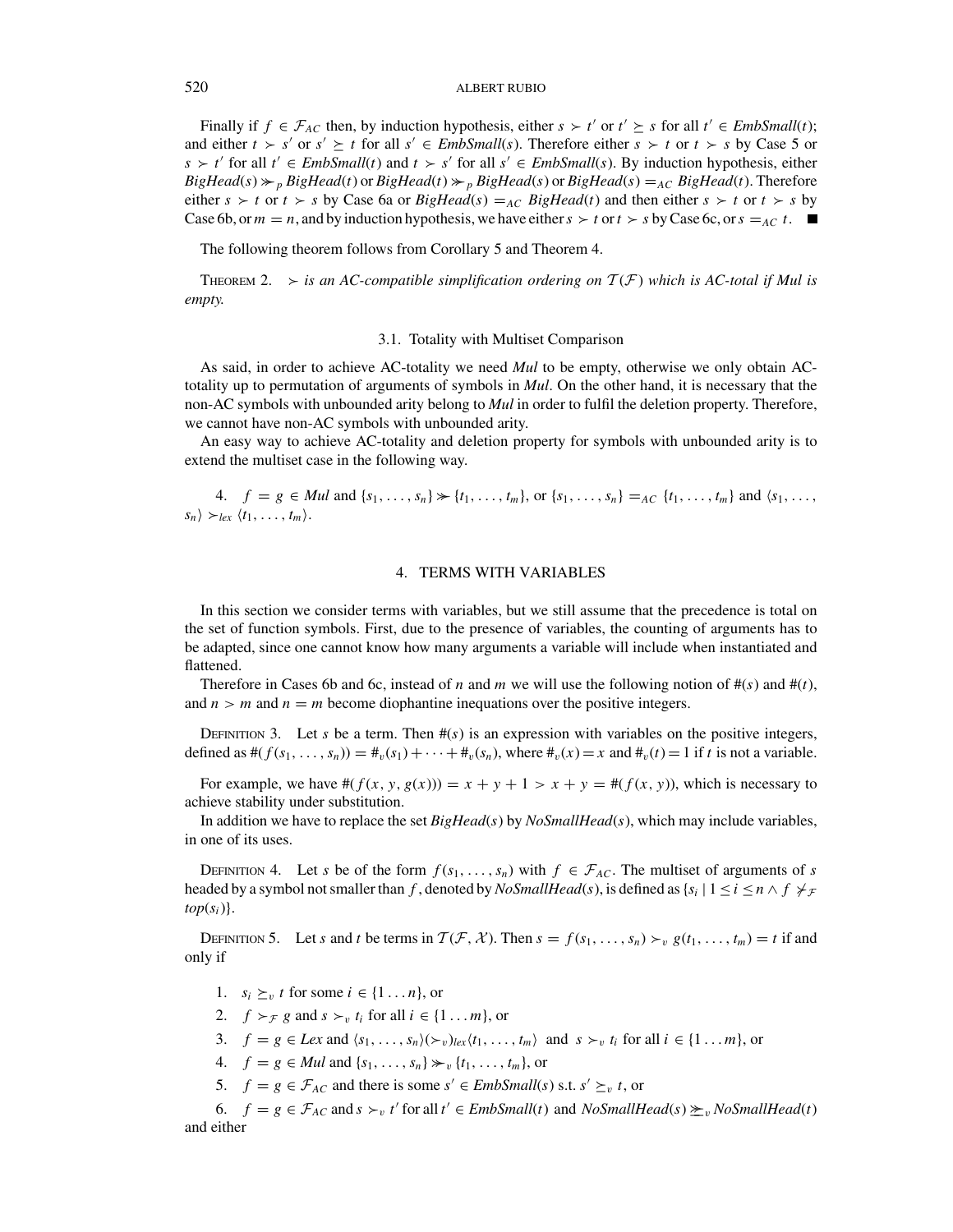- (a)  $BigHead(s) \rightarrow v$   $BigHead(t)$  or
- (b)  $\#(s) > \#(t)$  or
- (c)  $\#(s) \geq \#(t)$  and  $\{s_1, \ldots, s_n\} \gg_{v} \{t_1, \ldots, t_m\}.$

Note that the difference between *NoSmallHead*(*s*) and *BigHead*(*s*) is that the former includes the variables that are arguments of *s* and the latter does not. Then, on the one hand, the condition *NoSmallHead*(*s*)  $\geq_v$  *NoSmallHead*(*t*) ensures that every variable in *t* is taken care of by a variable in *s* or by an argument of *s* headed by a big symbol. Then if, by instantiation, some variable becomes a term headed by a big symbol, we know that some argument of the (instantiation) of *s* headed by a big symbol takes care of it. On the other hand, the condition  $BigHead(s) \rightarrow v \left(BigHead(t)\right)$  prevents us from using variables that can become small terms by instantiation. The combination of both conditions is crucial to prove stability under substitutions.

EXAMPLE 2. Let  $h \succ_{\mathcal{F}} f \succ_{\mathcal{F}} g$  be the precedence. Then we have

1.  $f(g(f(h(x), x)), x) \succ_v f(h(x), x, x)$  by Case 5.

2.  $s = f(h(x), g(x)) \succ_v f(g(h(x)), x) = t$  by Case 6a, since we have  $s \succ_v f(h(x), x) \in$ *EmbSmall*(*t*) by Case 5, and *NoSmallHead*(*s*) = { $h(x)$ }  $\succcurlyeq_v {x}$  = *NoSmallHead*(*t*) and *BigHead*(*s*) =  ${h(x)} \rightarrow_{v} \emptyset = BigHead(t).$ 

3.  $s = f(g(h(x)), x, x, y) > v f(g(f(h(x), y)), x) = t$  by Case 6b, since we have  $\#(s) = 2x + y +$  $1 > x + 1 = #(1)$  and  $NoSmallHead(s) = \{x, x, y\} \rightarrow_{v} \{x\} = NoSmallHead(t)$  and  $s > f(h(x), y, x) =$ *t*' ∈ *EmbSmall*(*t*) by applying first Case 5 and then  $s' = f(h(x), x, x, y) \succ t'$  by Case 6b, since  $NoSmallHead(s') = \{h(x), x, x, y\} \rightarrow_{v} \{h(x), y, x\} = NoSmallHead(t'), EmbSmall(t') = \emptyset$  and, since *x* is a positive integer,  $\#(s') = 2x + y + 1 > x + y + 1 = \#(t')$ .

4. *s* = *f*(*g*(*g*(*x*)), *x*) ≻ *f*(*g*(*x*), *g*(*x*)) = *t*, by Case 6c, since *s* ≻<sub>*v*</sub> *f*(*g*(*x*), *x*) ∈ *EmbSmall*(*t*) by Case 5 (note that the symmetric case follows in the same way), *NoSmallHead*( $s$ ) = { $x$ }  $\gg_y \emptyset$  = *NoSmallHead*(*t*) and  $#(s) = x + 1 \ge 2 = #(t)$  and  $\{g(g(x)), x\} \gg_y \{g(x), g(x)\}.$ 

LEMMA 3. Let s and t be ground terms. Then  $s > t$  if and only if  $s > v$ .

*Proof.* The result is trivial since both definitions coincide when applied to ground terms. Note that if  $s = f(s_1, \ldots, s_n)$  is ground then we have  $f(s) = n$  and *NoSmallHead*(*s*) = *BigHead*(*s*).

The following theorem follows from Lemma 5 and Theorem 4.

THEOREM 3.  $\triangleright_v$  *is an AC-compatible simplification ordering on*  $T(\mathcal{F}, \mathcal{X})$  *that is AC-total on ground terms if Mul is empty.*

EXAMPLE 3. *Rings*. With  $+$ ,  $* \in \mathcal{F}_{AC}$ , and  $* >_{\mathcal{F}} I >_{\mathcal{F}} + >_{\mathcal{F}} 0$ , the ordering orients (and hence proves termination of) the following TRS:

$$
x + 0 \rightarrow x
$$
  
\n
$$
x + I(x) \rightarrow 0
$$
  
\n
$$
I(0) \rightarrow 0
$$
  
\n
$$
I(I(x)) \rightarrow x
$$
  
\n
$$
I(x + y) \rightarrow I(x) + I(y)
$$
  
\n
$$
x * (y + z) \rightarrow (x * y) + (x * z)
$$
  
\n
$$
x * 0 \rightarrow 0
$$
  
\n
$$
x * I(y) \rightarrow I(x * y).
$$

EXAMPLE 4. With  $+, * \in \mathcal{F}_{AC}$ , and  $* \succ_{\mathcal{F}} + \succ_{\mathcal{F}} s \succ_{\mathcal{F}} 0$ , the ordering orients (and hence proves termination of) the following TRS:

$$
x + 0 \rightarrow x
$$
  
\n
$$
x + s(y) \rightarrow s(x + y)
$$
  
\n
$$
x * 0 \rightarrow 0
$$
  
\n
$$
x * s(y) \rightarrow x * y + x
$$
  
\n
$$
x * (y + z) \rightarrow (x * y) + (x * z).
$$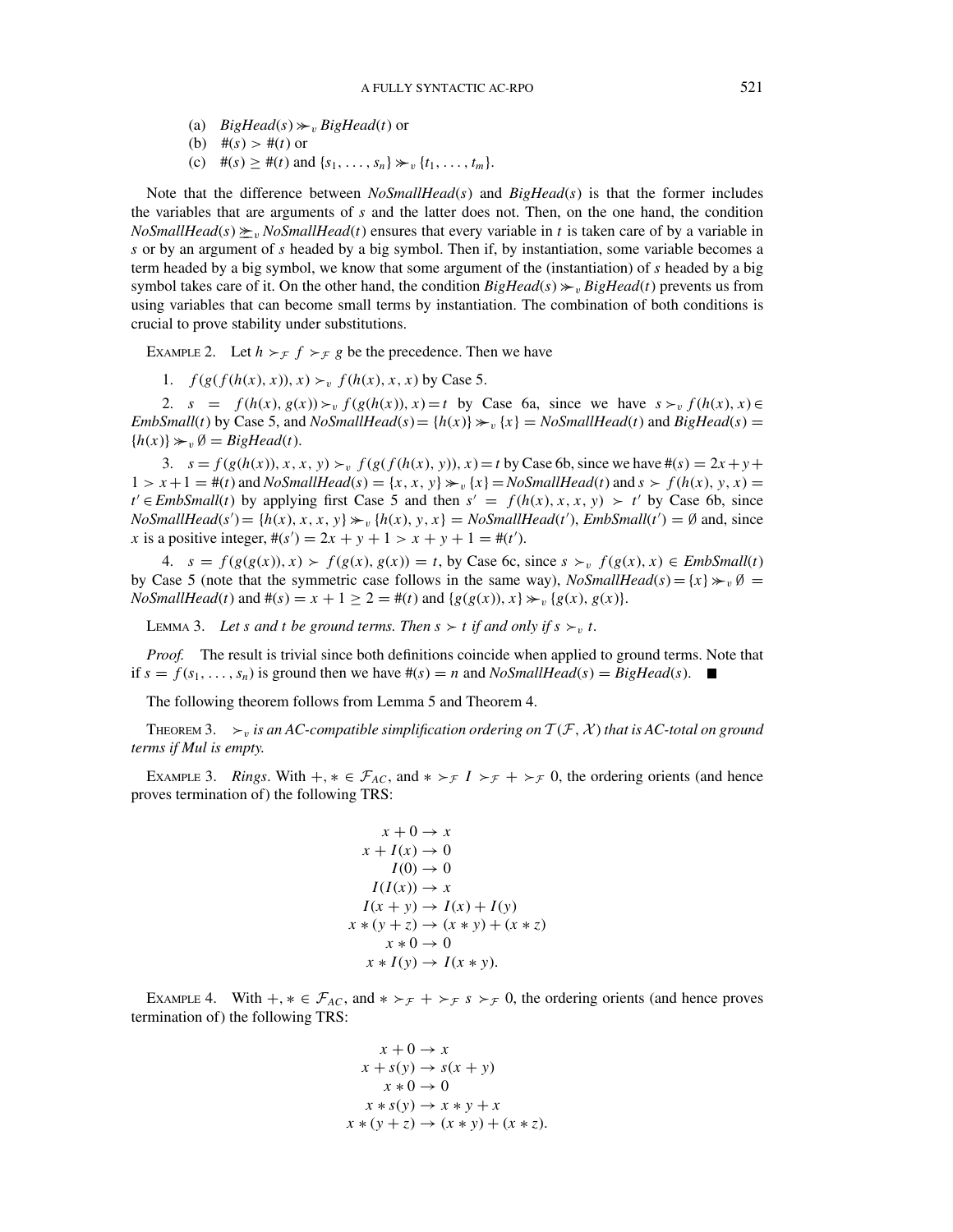## 5. PARTIAL PRECEDENCES

First, in order to deal with partial precedences, we need to weaken the ordering when applied to compare the multisets *NoSmallHead*(*s*) and *NoSmallHead*(*t*), since otherwise we cannot ensure incrementality. We define in a general way the restriction of an ordering with respect to an AC-symbol.

DEFINITION 6. Let  $\geq$  be an ordering on terms and let  $\geq$  be a (partial) precedence. The ordering restriction of  $\succ$  wrt an AC-symbol *f* in the precedence  $\succ$   $\tau$ , denoted by  $\succ$  *f*, is defined as

 $s \succ_f t$  iff  $s \succ t$  and if  $top(s) \not\geq_f f$  then  $top(s) \succeq_f top(t)$ .

The following property allows us to apply all desired properties on multisets to the multiset extension  $\mathcal{F}$  *f* of  $\mathcal{F}$  *f* .

LEMMA 4. Let  $\geq$  be an AC-compatible ordering, let f be AC-symbol, and let  $\geq$  f be a (partial) *precedence. Then*  $\geq_f$  *is an AC-compatible ordering.* 

*Proof.* Irreflexivity trivially follows. For transitivity, let  $s \succ_f t$  and  $t \succ_f u$ . By definition, we have (i)  $s > t$  and if  $top(s) \not\geq_f f$  then  $top(s) \geq_f top(t)$ , and (ii)  $t > u$  and if  $top(t) \not\geq_f f$  then  $top(t) \geq_{\mathcal{F}} top(u)$ . Then by transitivity of  $\succ$ , we have  $s \succ u$ , and if  $top(s) \not\geq_{\mathcal{F}} f$ , by transitivity of  $\succeq_{\mathcal{F}} f$ , *top*(*t*)  $\neq$   $f$ , and hence, by transitivity of  $\geq$   $f$ , we have *top*(*s*)  $\geq$   $f$  *top*(*u*), which implies  $s \geq f$  *u*.

Finally, for AC-compatibility, if  $s' =_{AC} s >_{f} t =_{AC} t'$ , by AC-compatibility of  $\succ$ , we have  $s' > t'$ , and, since  $s' =_{AC} s$  implies  $top(s) = top(s')$  and  $t =_{AC} t'$  implies  $top(t) = top(t')$ , we have that *top*(*s'*)  $\nsucceq$  *f* then *top*(*s'*)  $\succeq$  *f top*(*t'*), which implies *s'*  $\succ_f$  *t'*.

Now we adapt the set *EmbSmall*(*s*) to allow embedding through symbols not bigger than the head.

DEFINITION 7. Let *s* be a term of the form  $f(s_1, \ldots, s_n)$  with  $f \in \mathcal{F}_{AC}$ . The set of terms embedded in *s* through an argument headed by a non-big symbol, denoted by *EmbNoBig*(*s*), is defined as

 ${f f(s_1, \ldots, tf_f(v_i), \ldots, s_n) \mid s_i = h(v_1, \ldots, v_r) \land h \neq_f f \land j \in \{1 \ldots r\}}.$ 

DEFINITION 8. Let *s* and *t* be terms in  $\mathcal{T}(\mathcal{F}, \mathcal{X})$ . Then  $s = f(s_1, \ldots, s_n) \succ_p g(t_1, \ldots, t_m) = t$  if and only if

- 1.  $s_i \geq p$  *t* for some  $i \in \{1 \dots n\}$ , or
- 2. *f*  $>\_F g$  and  $s \succ_p t_i$  for all  $i \in \{1 \dots m\}$ , or
- 3. *f* = *g* ∈ *Lex* and  $\langle s_1, \ldots, s_n \rangle$  $(\succ_p)_{lex}$  $\langle t_1, \ldots, t_m \rangle$  and  $s \succ_p t_i$  for all  $i \in \{1 \ldots m\}$ , or
- 4.  $f = g \in Mul$  and  $\{s_1, \ldots, s_n\} \gg_p \{t_1, \ldots, t_m\}$ , or
- 5. *f* = *g*  $\in$   $\mathcal{F}_{AC}$  and there is some *s'*  $\in$  *EmbNoBig(s)* s.t. *s'*  $\succeq_{p} t$ , or

6. *f* = *g* ∈  $\mathcal{F}_{AC}$  and *s*  $> p$  *t*' for all *t*' ∈ *EmbNoBig*(*t*) and *NoSmallHead*(*s*)  $\geq p$  *f NoSmallHead*(*t*) and either

- (a)  $BigHead(s) \gg_{p} BigHead(t)$  or
- (b)  $\#(s) > \#(t)$  or
- (c)  $\#(s) \geq \#(t)$  and  $\{s_1, \ldots, s_n\} \gg_p \{t_1, \ldots, t_m\}.$

Recall that by  $p_{pf}$  we mean the multiset extension of  $p_{pf}$ , which is the restriction of  $p_p$  wrt *f* in  $p_{pf}$ (see Definition 6). The reason to ask, in case of having a partial precedence, for *NoSmallHead*(*s*)  $\geq_{pf}$ *NoSmallHead(t)*, instead of using simply  $p \geq p$  is that if, by extending the precedence, an argument *t'* of *t* headed by a symbol incomparable with *f* becomes a term headed by a big symbol then the argument in *s* that takes care of *t* becomes a term headed by a big symbol as well; and if, by extending the precedence, an argument *s'* of *s* headed by a symbol incomparable with *f* becomes a term headed by a small symbol, then all arguments in *t* taken care of by *s* become terms headed by a small symbol as well.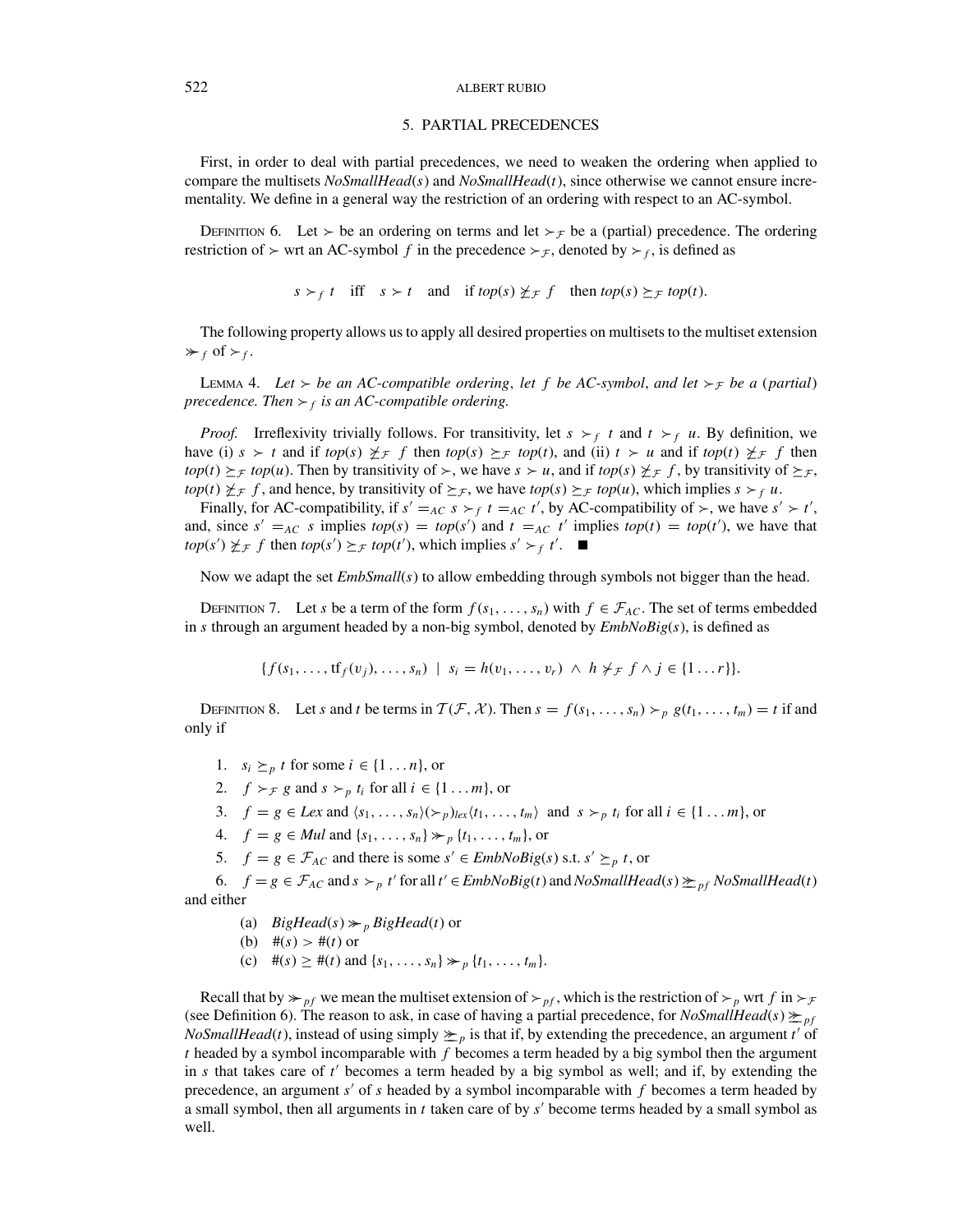LEMMA 5. Let s and t be terms. If the precedence is total then  $s \succ_v t$  if and only if  $s \succ_p t$ .

*Proof.* The result is trivial since both definitions coincide when applied with a total precedence. Note that if the precedence is total then we have  $EmboBig(s) = EmbSmall(s)$  and that for all  $s' \in$ *NoSmallHead*( $f(s_1,...,s_n)$ ) either  $top(s') >_{\mathcal{F}} f$  or *s'* is a variable, which implies that  $\succ_{pf}$  and  $\succ_p$ coincide.

COROLLARY 5. Let s and t be ground terms. If the precedence is total then  $s \succ t$  if and only if  $s \succ p t$ .

The proof of the following theorem is given in the next section.

THEOREM 4.  $\triangleright_{p}$  *is an AC-compatible simplification ordering on*  $T(\mathcal{F}, \mathcal{X})$ , *AC-total on ground terms if the precedence is total and Mul is empty*, *and incremental wrt the precedence.*

EXAMPLE 5. Let *f* be an AC-symbol.

1. With any precedence we have  $s = f(g(g(x)), x) > p f(g(x), g(x)) = t$  by Case 6c, since  $s > p$  $t' = f(g(x), x) \in \text{EmbNoBig}(t)$ , by Case 5, and *NoSmallHead*(*s*) = { $g(g(x))$ ,  $x$ }  $\geq_{pf}$  { $g(x)$ ,  $g(x)$ } = *NoSmallHead*(*t*), and  $#(s) = 1 + x \ge 2 = #(t)$  and  ${g(g(x))}, x \ge g(x), g(x)$ .

2. With precedence  $g \succ_{\mathcal{F}} h$  we have  $s = f(x, x, g(x)) \succ_p f(x, h(x)) = t$  by Case 6b, since  $s > p$   $t' = f(x, x) \in EmbN \text{ o } Big(t)$ , by Case 6b, and *NoSmallHead*( $s$ ) = {*x*, *x*, *g*(*x*)}  $\geq_{pf}$  {*x*, *h*(*x*)} = *NoSmallHead(t)*, and  $\#(s) = 2x + 1 > x + 1 = \#(t)$  (note that *x* is a positive integer).

EXAMPLE 6 (Milners's nondeterministic machines). With  $+ \in \mathcal{F}_{AC}$  and  $T >_{\mathcal{F}} +$  and  $L >_{\mathcal{F}} +$ , the ordering orients (and hence proves termination of) the following TRS. Note that the decision about the precedence relation between  $T$  and  $+$  is not needed until the last rule.

$$
0 + x \rightarrow x
$$
  
\n
$$
x + x \rightarrow x
$$
  
\n
$$
L(T(x)) \rightarrow L(x)
$$
  
\n
$$
L(T(y) + x) \rightarrow L(x + y) + L(y)
$$
  
\n
$$
T(T(x)) \rightarrow T(x)
$$
  
\n
$$
T(x) + x \rightarrow T(x)
$$
  
\n
$$
T(x + y) + x \rightarrow T(x + y)
$$
  
\n
$$
T(T(y) + x) \rightarrow T(x + y) + T(y)
$$

# 6. THE PROPERTIES OF THE ORDERING

Here we prove all the properties of the ordering  $\succ_p$ . All proofs are quite simple, except the one for stability under substitutions, which involves some technical problems caused by the arguments of *t* that are variables instantiated by terms headed by a non-big symbol.

LEMMA 6. *If*  $s =_{AC} t$  and  $top(s) \in \mathcal{F}_{AC}$  then  $EmbNoBig(s) =_{AC} EmbNoBig(t)$ ,  $NoSmallHead(s)$  $=$ <sub>*AC</sub> NoSmallHead*(*t*), *BigHead*(*s*)  $=$ <sub>*AC*</sub> *BigHead*(*t*), *and* #(*s*)  $=$  #(*t*).</sub>

*Proof.* Let  $s = f(s_1, \ldots, s_n)$  with  $f \in \mathcal{F}_{AC}$ . Since  $s =_{AC} t$ , we have  $t = f(t_1, \ldots, t_n)$  and  ${s_1, \ldots, s_n}$  =  ${}_{AC}$  { $t_1, \ldots, t_n$ }. Therefore, since if  $s_i$  =  ${}_{AC}$   $t_j$  then  $top(s_i) = top(t_j)$ , we trivially have *NoSmallHead*(*s*) =  $_{AC}$  *NoSmallHead*(*t*), *BigHead*(*s*) =  $_{AC}$  *BigHead*(*t*) and  $#(s) = #(t)$ . Finally, for *EmbNoBig(s)* =  $_{AC}$  *EmbNoBig(t)*, if some  $s_i = h(v_1, \ldots, v_p)$  with  $h \neq f$  *f* then there is some  $t_j =_{AC} s_i$ with  $t_j = h(v'_1, ..., v'_p)$  and  $\{v_1, ..., v_p\} =_{AC} \{v'_1, ..., v'_p\}$ , and hence for all  $k \in \{1, ..., p\}$  there is some *l* ∈ {1... *p*} satisfying *f*(*s*<sub>1</sub>, ..., *tf<sub>f</sub>*(*v*<sub>*k*</sub>), ..., *s<sub>n</sub>*) =  ${}_{AC}^{P}$  *f*(*t*<sub>1</sub>, ..., *t<sub>ff</sub>*(*v*<sub>*i*</sub><sup> $)$ </sup>, ..., *t<sub>n</sub>*).

LEMMA 7.  $\succ_p$  *is AC-compatible.* 

*Proof.* Since after flattening AC-equal terms are equal up to permutation of arguments of ACsymbols, we have to prove the compatibility of  $\succ_p$  wrt this permutative equality, which we also call  $=_{AC}$ . Then  $s' =_{AC} s >_{p} t =_{AC} t'$  implies  $s' >_{p} t'$ . We proceed by induction on  $|s| + |t|$  and case analysis on the proof of  $s \succ_p t$ .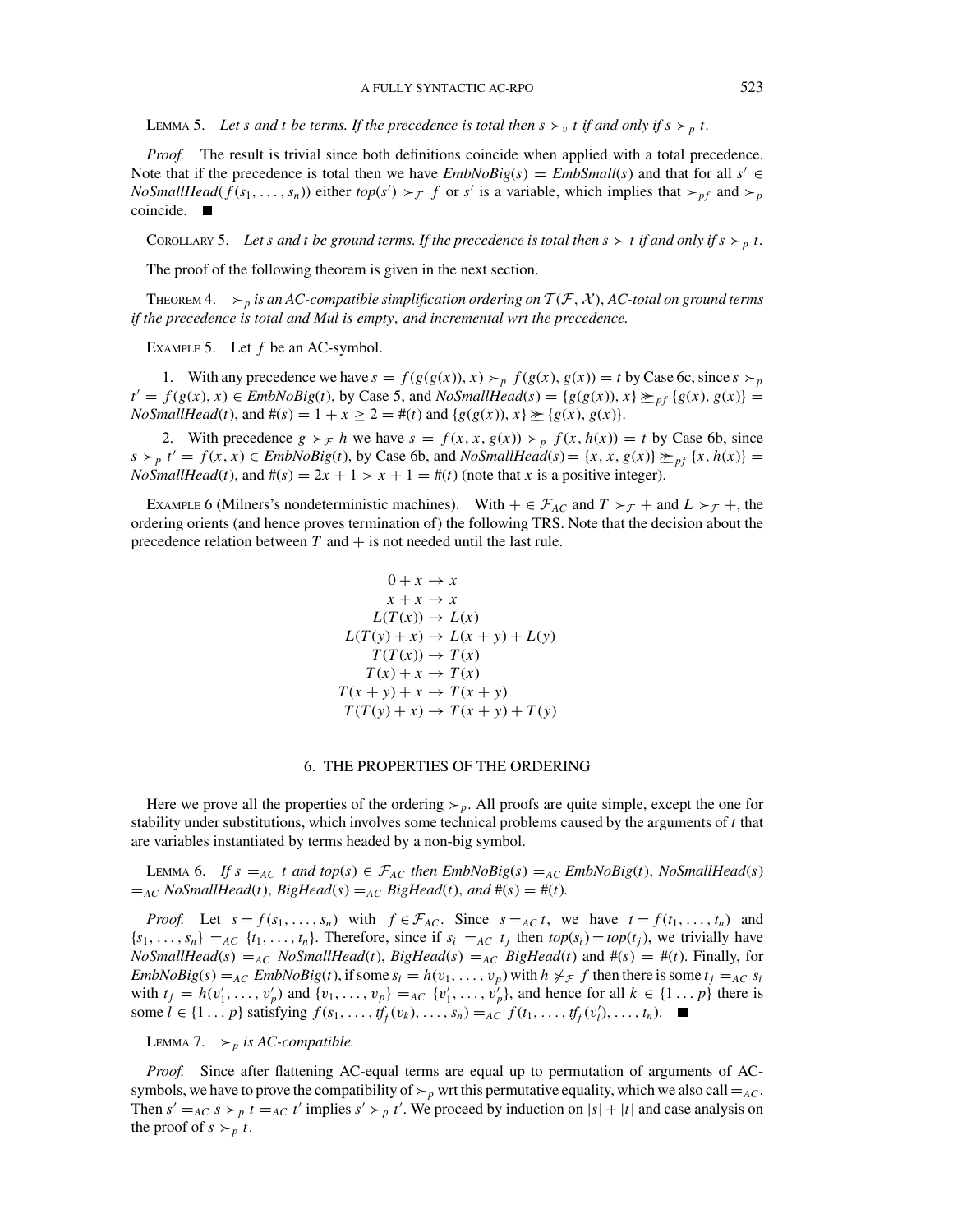1. If  $s = f(s_1, \ldots, s_n) > p$  *t* by Case 1 then there is some  $s_i \geq p$  *t*, and since  $s' =_{AC} s$ , there is some  $s'_j =_{AC} s_i$ , and by induction hypothesis  $s'_j \geq_p t'$ , and hence  $s' \succ_p t'$  by Case 1.

2. If  $s > p$   $g(t_1, \ldots, t_m) = t$  by Case 2 then  $top(s) > F$  *g* and  $s > p$   $t_i$  for all  $i \in \{1 \ldots m\}$ , and, since  $t =_{AC} t'$ , we have  $t' = g(t'_1, \ldots, t'_m)$  and for all  $j \in \{1 \ldots m\}$  there is some  $i \in \{1 \ldots m\}$  s.t.  $t_i =_{AC} t'_j$ . Therefore, by induction hypothesis  $s' \succ_p t'_j$  for all  $j \in \{1 \dots m\}$  and  $top(s') = top(s) \succ_\mathcal{F} g$ , which implies  $s' > p$   $g(t'_1, \ldots, t'_m) = t'$  by Case 2.

3. If  $s = f(s_1, \ldots, s_n) \succ_p f(t_1, \ldots, t_m) = t$  by Case 3 then  $f \notin \mathcal{F}_{AC}$  and  $\langle s_1, \ldots, s_n \rangle \langle \succ_p \rangle_{lex}$  $\langle t_1, \ldots, t_m \rangle$  and  $s > p t_i$  for all  $i \in \{1 \ldots m\}$ . Since  $s =_{AC} s'$  and  $t =_{AC} t'$ , we have  $s' = f(s'_1, \ldots, s'_n)$ with  $s_i =_{AC} s'_i$  for all  $i \in \{1 \dots n\}$  and  $t' = f(t'_1, \dots, t'_m)$  with  $t_i =_{AC} t'_i$  for all  $i \in \{1 \dots m\}$ . Therefore, by induction hypothesis,  $\langle s'_1, \ldots, s'_n \rangle \langle \succ_p \rangle_{lex} \langle t'_1, \ldots, t'_m \rangle$  and  $s' \succ_p t'_i$  for all  $i \in \{1 \ldots m\}$ , which implies  $s' \succ_p t'$  by Case 3.

4. If  $s = f(s_1, \ldots, s_n) \succ_p f(t_1, \ldots, t_m) = t$  by Case 4 then  $f \notin \mathcal{F}_{AC}$  and  $\{s_1, \ldots, s_n\} \succ_p$  $\{t_1, \ldots, t_m\}$ . Then, by induction hypothesis,  $\{s_1, \ldots, s_n\} = _{AC} \{s'_1, \ldots, s'_n\} \succcurlyeq_p \{t'_1, \ldots, t'_m\} = _{AC}$  $\{t_1, \ldots, t_m\}$ , which implies, by Case 4,  $s' = f(s'_1, \ldots, s'_n) \succ_p f(t'_1, \ldots, t'_m) = t'$ .

5. If  $s = f(s_1, \ldots, s_n) >_p f(t_1, \ldots, t_m) = t$  by Case 5 then  $f \in \mathcal{F}_{AC}$  and there is some *u* ∈ *EmbNoBig(s)* s.t. *u*  $\succeq_{p} t$  then, by Lemma 6, there is some *u'* ∈ *EmbNoBig(s')* s.t. *u* = *AC u'* and hence, by induction hypothesis  $u' \succeq_p t'$ , which implies  $s' \succ_p t'$  by Case 5.

6. If  $s = f(s_1, \ldots, s_n) >_p f(t_1, \ldots, t_m) = t$  by Case 6 then  $f \in \mathcal{F}_{AC}$  and  $s >_p u$  for all *u* ∈ *EmbNoBig*(*t*) and *NoSmallHead*(*s*)  $\geq_{pf}$  *NoSmallHead*(*t*). Since *s* =<sub>*AC*</sub> *s*<sup>*'*</sup> and *t* =<sub>*AC*</sub> *t*<sup>*'*</sup>, we have  $s' = f(s'_1, \ldots, s'_n)$  with  $\{s_1, \ldots, s_n\} =_{AC} \{s'_1, \ldots, s'_n\}$  and  $t' = f(t'_1, \ldots, t'_m)$  with  $\{t_1, \ldots, t_m\} =_{AC}$  $\{t'_1, \ldots, t'_m\}.$ 

By Lemma 6, we have  $EmbNoBig(t) =_{AC} EmbNoBig(t')$ ,  $NoSmallHead(s) =_{AC} NoSmallHead(s')$ and *NoSmallHead*(*t*) =  $_{AC}$  *NoSmallHead*(*t'*), and by induction hypothesis, we have that  $s' >_{p} u'$  for all  $u' \in EmbNoBig(t')$  and  $NoSmallHead(s') \geq_{pf} NoSmallHead(t')$ .

Finally, if  $s \succ_p t$  by Case 6a then, since, by Lemma 6, *BigHead*(*s'*) =  $_{AC}$  *BigHead*(*s*)  $\gg_p$  *BigHead*(*t*)  $=$ <sub>*AC</sub> BigHead*(*t'*), by induction hypothesis, we have *BigHead*(*s'*) $\gg$ <sub>*p</sub>BigHead*(*t'*), and hence *s'*  $\succ$ <sub>*p*</sub> *t'* by</sub></sub> Case 6a. If  $s > p$  *t* by Case 6b, then, since, by Lemma 6,  $\#(s') = \#(s) > \#(t) = \#(t')$ , we have  $s' > p$  *t* by Case 6b. Otherwise,  $s > p$  *t* by Case 6c, and  $\#(s') = \#(s) \ge \#(t) = \#(t')$  and  $\{s'_1, \ldots, s'_n\} =_{AC}$  ${s_1, \ldots, s_n} \succ_{p} {t_1, \ldots, t_m} =_{AC} {t'_1, \ldots, t'_m}$ , which implies by induction hypothesis that  ${s'_1, \ldots, s'_n}$  $\gg_p \{t'_1, \ldots, t'_n\}$ , and hence  $s' \succ_p t'$  by Case 6c.

LEMMA 8. Let f be an AC-symbol. If  $n > m$  and  $1 \le i_1 < \cdots < i_m \le m$  then  $f(s_1, \ldots, s_n) > p$  $f(s_{i_1}, \ldots, s_{i_m})$ *.* 

*Proof.* Let *s* be  $f(s_1, \ldots, s_n)$  and let *t* be  $f(s_i, \ldots, s_{i_m})$ . We proceed by induction on  $|s| + |t|$ .

First we have that for all  $t' \in EmbN \text{obj}(f(s_{i_1}, \ldots, s_{i_m}))$  of the form  $f(s_{i_1}, \ldots, f_f(v_i), \ldots, s_{i_m})$  there is some *s'* ∈ *EmbNoBig*( $f(s_1, ..., s_n)$ ) of the form  $f(s_1, ..., t_f(v_i), ..., s_n)$ , s.t. by induction hypothesis,  $s' > p$  *t'* and, hence, by Case 5, we have  $s > p$  *t'*. Then, since *NoSmallHead*(*s*)  $\supseteq$  *NoSmallHead*(*t*) and  $#(s) > #(t)$ , by Case 6b,  $s > p$  *t* holds. a sa n

LEMMA 9.  $\rightarrow$ <sub>p</sub> fulfils the deletion property for symbols with unbounded arity.

*Proof.* All symbols *f* with unbounded arity are either in  $\mathcal{F}_{AC}$  or in *Mul.* If  $f \in \mathcal{F}_{AC}$  we have *f* (...*s*...) > *p f* (......) by Lemma 8. Otherwise, since *f* ∈ *Mul* and {...*s*...}  $\gg$  <sub>*p*</sub> {......} we have  $f(\ldots s \ldots) \succ_p f(\ldots \ldots)$  by Case 4.

LEMMA 10. Let f be an AC-symbol. If  $n > m$  and  $1 \leq i_1 < \cdots < i_m \leq m$  then  $s \geq_p f(t_1, \ldots, t_n)$ *implies s*  $>_{p}$   $f(t_{i_1}, \ldots, t_{i_m})$ *.* 

*Proof.* We proceed by induction on |s|. If  $s =_{AC} f(t_1, \ldots, t_n)$  then it holds by Lemma 8 and ACcompatibility. Otherwise there are several cases according to the case applied in the proof of  $s > p$  $f(t_1, \ldots, t_n)$ .

1. If Case 1 applies then  $s_i \geq_p f(t_1, \ldots, t_n)$  and by induction hypothesis  $s_i \succ_p f(t_i, \ldots, t_i)$ , which implies  $s \succ_p f(t_{i_1}, \ldots, t_{i_n})$  by Case 1.

2. If Case 2 applies then trivially  $s \succ_p f(t_{i_1}, \ldots, t_{i_n})$  by Case 2.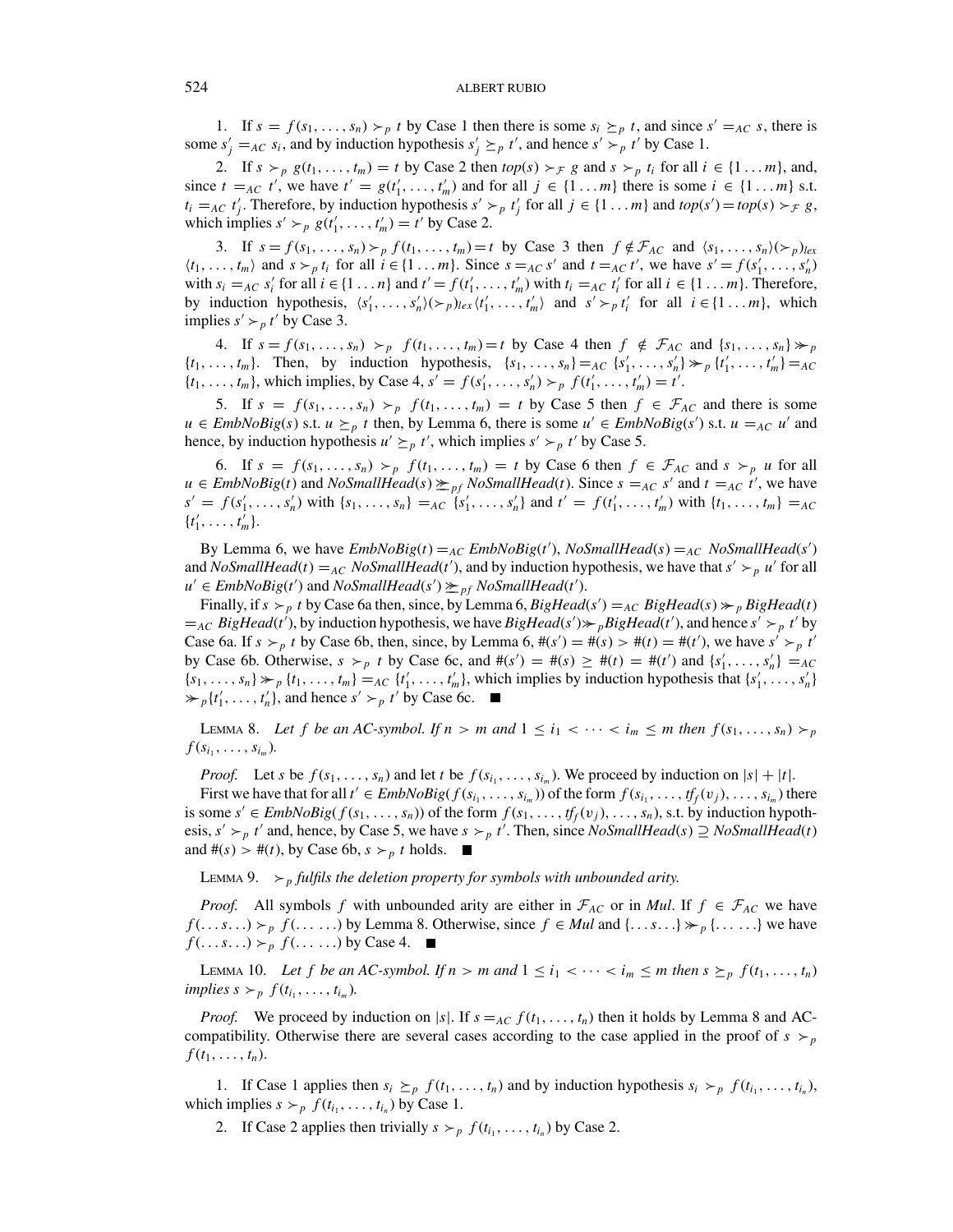3. If Case 5 applies then  $s = f(s_1, \ldots, s_k)$  and there is some  $s' \in \mathit{EmbNoBig}(s)$  s.t.  $s' \succeq_p$  $f(t_1, \ldots, t_n)$ . Since, by induction hypothesis,  $s' \succ_p f(t_{i_1}, \ldots, t_{i_m})$ , we have  $s \succ_p f(t_{i_1}, \ldots, t_{i_m})$  by Case 5.

4. If Case 6 applies, we have that for all  $t'' \in EmbNoBig(f(t_{i_1}, \ldots, t_{i_m})\big)$  of the form  $f(t_{i_1}, \ldots, t_{i_m})$  $tf_f(v_i), \ldots, t_{i_m}$ ) there is some  $t' \in EmbNoBig(f(t_1, \ldots, t_n))$  of the form  $f(t_1, \ldots, t_f(v_i), \ldots, t_n)$ , and therefore, since  $s > p$  *t'* for all  $t' \in EmbNoBig(f(t_1, ..., t_n))$ , by induction hypothesis, we have  $s > p$  *t''* for every  $t'' \in EmbNoBig(f(t_{i_1}, \ldots, t_{i_m}))$ .

On the other hand,  $NoSmallHead(s) \geq_{pf} NoSmallHead(f(t_1, ..., t_n))$  implies  $NoSmallHead(s) \geq_{pf}$  $NoSmallHead(f(t_{i_1}, \ldots, t_{i_m})).$ 

Now if Case 6a applies then we have  $BigHead(s) \gg_{p} BigHead(f(t_{i_1},...,t_{i_m}))$ , and hence  $s \succ_{p}$  $f(t_{i_1}, \ldots, t_{i_n})$  by Case 6a. Otherwise, if cases 6b or 6c apply then, since  $n > m$  we have  $\#(s) \geq$  $#(t) > #( f(t_{i_1}, \ldots, t_{i_n}) )$  and we conclude by Case 6b. 

LEMMA 11. *If*  $s \geq p$  *t* then  $s \geq p$  *t<sub>i</sub>*, *for all t<sub>i</sub> arguments of t.* 

*Proof.* By induction on the  $|s| + |t|$ . Let *s* be  $f(s_1, \ldots, s_n)$  and *t* be  $g(t_1, \ldots, t_m)$ . If  $s =_{AC} t$  then for every  $t_i$  there is some  $s_j$  s.t.  $s_j =_{AC} t_i$  and therefore by Case 1 we have  $s >_{p} t_i$ . Otherwise  $s >_{p} t$ and we distinguish several cases according to the definition.

1. If  $s > p$  *t* by Case 1 then  $s_j \succeq_p t$  for some  $j \in \{1 \dots n\}$ , and by induction hypothesis  $s_j > p$   $t_i$ which implies by Case 1  $s > p$   $t_i$ .

2. If  $s > p$  *t* by Case 2 or Case 3 then  $s > p$  *t<sub>i</sub>* by definition.

3. If  $s > p$  *t* by Case 4 then, since  $\{s_1, \ldots, s_n\} \gg p \{t_1, \ldots, t_m\}$ , there is some  $s_j \succeq_p t_i$  and hence  $s \succ p$  *t<sub>i</sub>* by Case 1.

4. If  $s > p$  *t* by Case 5 then there is some  $s' \in EmbNOBig(s)$  s.t.  $s' \geq p$  *t*. By induction hypothesis  $s' \succ_{p} t_i$ . Now we prove, by a second induction on  $|t_i|$ , that if  $s' \succ_{p} t_i$  then  $s \succ_{p} t_i$ . Let  $t_i$  be  $h(v_1, \ldots, v_r)$ . If  $h = f$  then it holds by Case 5. If  $f > h$ , then since  $s' > p t_i$  by the outer induction hypothesis  $s' > p v_i$ for all  $j \in \{1 \dots r\}$ , and hence by the inner induction hypothesis  $s \succ_p v_j$  and hence  $s \succ_p t_j$  by Case 2. Otherwise,  $s' \succ p t_i$ , by Case 1, and hence by Case 1 (maybe applied more than once),  $s \succ p t_i$ .

5. If  $s > p$  *t* by Case 6 then there are three cases

(a) If  $f \succ_{\mathcal{F}} top(t_i)$  and  $t_i$  is a constant, it holds trivially, by Case 2.

(b) If  $f \succ_{\mathcal{F}} top(t_i)$  and  $t_i = h(v_1, \ldots, v_r)$  with  $r > 0$ , then for all  $j \in \{1 \ldots r\}$  there is some  $t' \in \mathbb{R}$  *the NoBig*(*t*) s.t.  $t' = f(t_1, \ldots, t_f(t_j), \ldots, t_m)$  and  $s \succ_p t'$ . Now, for all  $v_j$  either  $top(v_j) \neq f$ and  $tf_f(v_i) = v_i$  and hence by induction hypothesis  $s \succ_p v_i$ , or  $top(v_i) = f$ , and then by Lemma 10 we have  $s \succ_p f(t f_f(v_i)) = v_i$ . Therefore, since  $f \succ_f h$ , by Case 2, we have  $s \succ_p t_i$ .

(c) If  $f \neq f$  *top*( $t_i$ ) then, since *NoSmallHead*( $s$ )  $\geq_{pf}$  *NoSmallHead*( $t$ ), there is some  $s_j$  (with  $f \neq f$  *top* $(s_i)$  *s.t.*  $s_i \geq p$  *t<sub>i</sub>* and hence  $s \geq p$  *t<sub>i</sub>* by Case 1.

COROLLARY 6.  $\succ_p$  fulfils the subterm property.

LEMMA 12. Let s and t be terms. Then NoSmallHead(s) $\geq_{\text{nf}}$ NoSmallHead(t) implies BigHead(s) $\geq_{\text{nf}}$ *BigHead*(*t*)*.*

*Proof.* It follows directly from Lemma 1. **I** 

LEMMA 13.  $\succ_p$  *is transitive.* 

*Proof.* We prove  $s > p$  *t* and  $t > p$  *u* implies  $s > p$  *u* by induction on  $|s| + |t| + |u|$  and case analysis on the definition. Let *s* be  $f_1(s_1, \ldots, s_n)$ , *t* be  $f_2(t_1, \ldots, t_m)$ , and *u* be  $f_3(u_1, \ldots, u_p)$ .

1. If  $s > p$  *t* by Case 1 then there is some  $s_i \geq p$  *t* and by induction hypothesis and ACcompatibility  $s_i \succ_p u$ , which implies  $s \succ_p u$  by Case 1.

2. If  $t > p$  *u* by Case 1 then there is some  $t_i \geq p$  *u*. By Lemma 11 we have  $s > p$   $t_i$  and by induction hypothesis and AC-compatibility  $s > p$  *u*.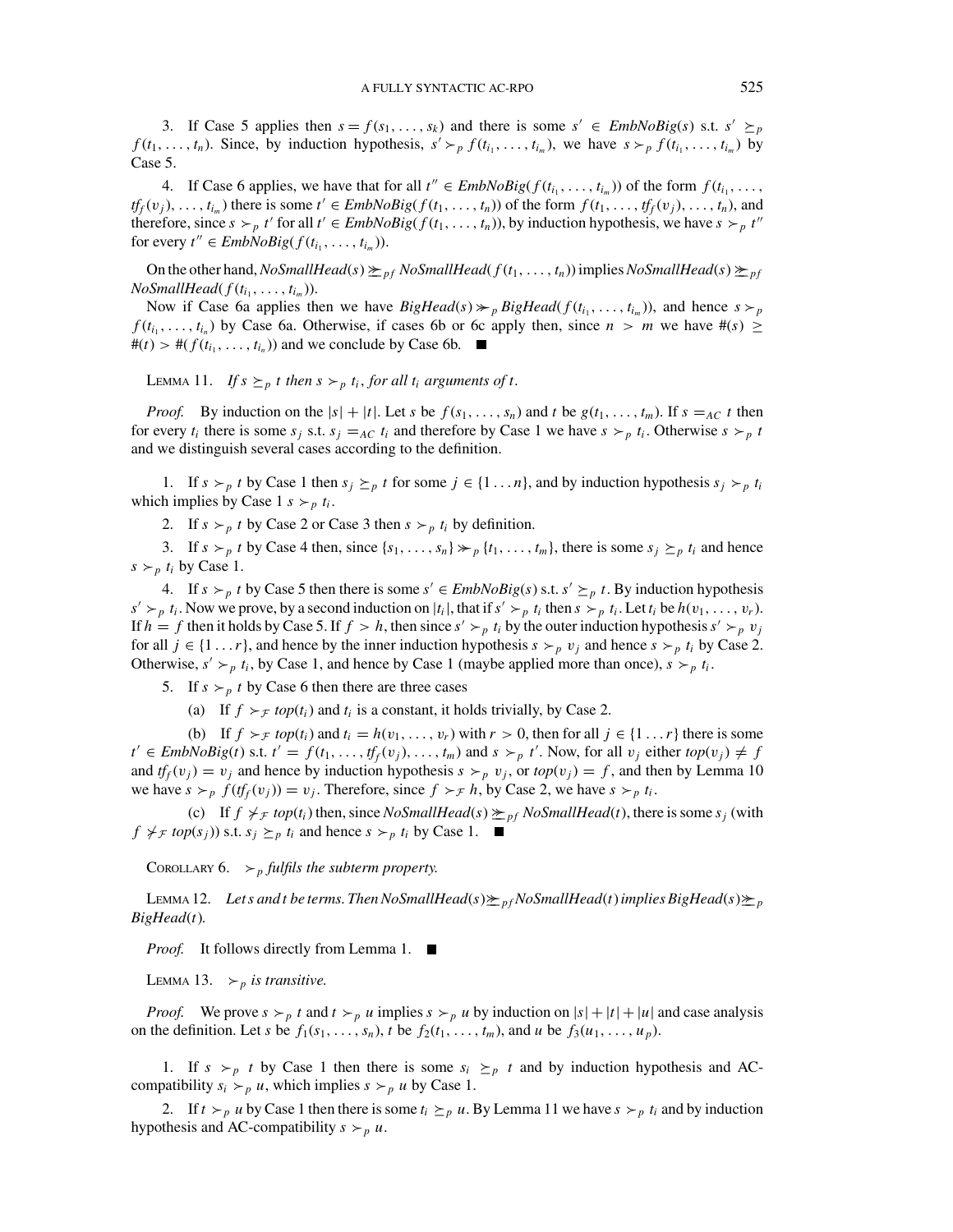3. If  $s > p$  *t* by Case 2 and  $t > p$  *u* by Cases 2–6 then  $f_1 > f_3$ . By Lemma 11,  $t > p$  *u<sub>i</sub>* for all *i*, which by induction hypothesis implies  $s \succ p u_i$  for all *i*, and therefore  $s \succ p u$  by Case 2.

4. If  $s > p$  *t* by Case 3–6 and  $t > u$  by Case 2, then  $f_1 \succ_f f_3$ , and we conclude as in the previous case.

5. If both  $s > p$  *t* and  $t > p$  *u* by Case 3 then  $\langle s_1, \ldots, s_n \rangle >_{lex} \langle t_1, \ldots, t_m \rangle$  and  $\langle t_1, \ldots, t_m \rangle >_{lex}$  $\langle u_1, \ldots, u_p \rangle$  and  $t >_p u_i$  for all *i*, and by induction hypothesis  $\langle s_1, \ldots, s_n \rangle >_{lex} \langle u_1, \ldots, u_r \rangle$  and  $s >_p u_i$ for all *i*, which implies  $s \succ_p t$  by Case 3.

6. If both  $s \succ_p t$  and  $t \succ_p u$  by Case 4 then we have  $\{s_1, \ldots, s_n\} \succ_p \{t_1, \ldots, t_m\}$  and  $\{t_1, \ldots, t_m\} \succ_p$  $\{u_1, \ldots, u_p\}$ , which implies, by induction hypothesis, that  $\{s_1, \ldots, s_n\} \gg_p \{u_1, \ldots, u_p\}$ , and hence  $s \succ_p t$  by Case 4.

7. If  $s > p$  *t* by Case 5 and  $t > p$  *u* by Case 5 or 6, then there is some  $s' \in EmbNOBig(s)$  s.t.  $s' \geq p$  *t*, and by induction hypothesis and AC-compatibility  $s' \geq p$  *u*, which implies  $s \geq p$  *u* by Case 5.

8. If  $s > p$  *t* by Case 6 and  $t > p$  *u* by Case 5 then there is some  $t' \in EmbN oBig(t)$  s.t.  $t' \succeq_{p} u$ , and since  $s > p$  *t'* for all  $t' \in EmbNoBig(t)$ , by induction hypothesis and AC-compatibility we have  $s > p$  *u*.

9. If  $s > p$  *t* by Case 6 and  $t > p$  *u* by Case 6 then  $f_1 = f_2 = f_3 = f$  and by induction hypothesis and AC-compatibility we have  $s > p$  *u'* for all  $u' \in EmbNoBig(u)$  and  $NoSmallHead(s) \geq_{pf}$ *NoSmallHead*(*u*).

Now if either  $s > p$  *t* or  $t > p$  *u* by Case 6a then, by Lemma 12, induction hypothesis, and ACcompatibility we have  $s > p$  *u* by Case 6a. Otherwise, if either  $s > p$  *t* or  $t > p$  *u* by Case 6b then we have  $s > p$  *u* by Case 6b. Otherwise,  $s > p$  *t* and  $t > p$  *u* by Case 6c, and then  $\{s_1, \ldots, s_n\} \gg p \{t_1, \ldots, t_m\}$  and  ${t_1, \ldots, t_m} \gg_p {u_1, \ldots, u_p}$  implies, by induction hypothesis and AC-compatibility,  ${s_1, \ldots, s_n} \gg_p$  $\{u_1, \ldots, u_n\}$ , and hence  $s \succ_p u$  by Case 6c.

LEMMA 14.  $\succ_p$  *is irreflexive.* 

*Proof.* We proceed by induction on |*s*|. We show that we cannot apply any case to prove  $s \succ_p s$ .

1. If we apply Case 1 then we have  $s_i \geq_p s$  then since by Case 1 we have  $s \succ_p s_i$ , which by transitivity (and AC-compatibility) implies  $s_i \succ_p s_i$ , which cannot be by induction hypothesis.

2. Cases 2 and 6 cannot trivially apply.

If we apply Case 5 then there is some *s'* ∈ *EmbNoBig(s)* s.t. *s'*  $\geq$ <sub>*p*</sub> *s*, but by Case 5 we have  $s \succ_p s'$ , which, by transitivity (and AC-compatibility), implies  $s' \succ_p s'$ , which cannot be by induction hypothesis.

4. Finally, by using the induction hypothesis on the multiset and lexicographic extension of  $\succ_p$ applied on subterms, we have that neither Case 3 nor 4 nor 6a nor 6c can be applied.

For the proof of monotonicity and stability under substitutions we restrict the set *EmbNoBig*(*t*) to have embedding only in a subset of the arguments.

DEFINITION 9. Let *t* be a term of the form  $f(t_1, \ldots, t_m)$  and *S* be a set of terms. The set *EmbNoBig<sub>S</sub>*(*t*) is defined as

$$
\{f(t_1,\ldots,\operatorname{tf}_f(v_j),\ldots,t_n)\,\big|\,t_i=h(v_1,\ldots,v_r)\notin S\wedge h\neq_f f\wedge j\in\{1\ldots r\}\}.
$$

Note that  $u \in S$  in the previous definition means that there is a term in *S* which is equal to *u* up to permutation of the arguments. Note also that we only need to keep in  $EmbNoBig<sub>S</sub>(t)$  terms which are not equal up to permutation of arguments.

The following lemma shows that in Case 6a some terms in *EmbNoBig*(*t*) do not need to be considered. We need to prove first an additional property.

LEMMA 15. Let s and t be terms headed by  $f \in \mathcal{F}_{AC}$  and let S be a multiset of terms s.t. top(*u*)  $\not\geq_{\mathcal{F}}$ *f for all u* ∈ *S. If NoSmallHead*(*s*)  $\geq_{pf}$  *NoSmallHead*(*t*) *and BigHead*(*s*)  $\gg_{p}$ *BigHead*(*t*) ∪ *S then NoSmallHead*(*s*)  $\geq_{pf}$  *NoSmallHead*(*t*) ∪ *S*.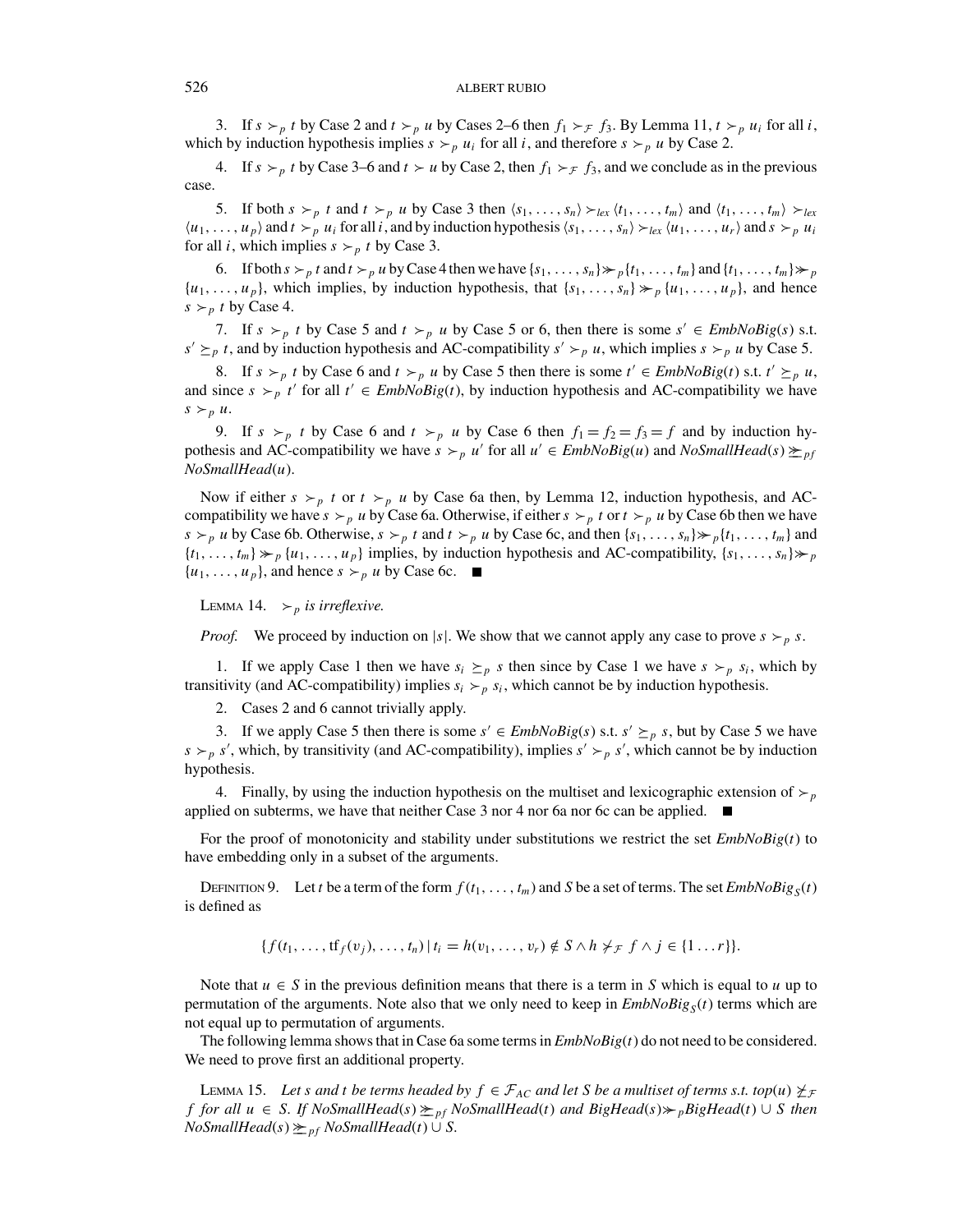*Proof.* By Lemma 1, we have  $BigHead(s) = X \cup \{w_1, \ldots, w_p\}$  and  $Bighead(t) \cup S = Y \cup N_1 \cup$  $\cdots \cup N_p$ , s.t.  $p \ge 1$ ,  $X =_{AC} Y$ ,  $\{w_1, \ldots, w_p\} \cap (N_1 \cup \cdots \cup N_p) = \emptyset$ , and  $w_j \succ_p w'$  for all  $j \in \{1 \ldots p\}$ and  $w' \in N_j$ . Moreover, since  $top(u) \not\geq_{\mathcal{F}} f$  for all  $u \in S$ , we have  $Y \cap S = \emptyset$ .

On the other hand, we have that *NoSmallHead*(*s*) =  $BigHead(s) \cup T_1$  and *NoSmallHead*(*t*) = *BigHead*(*t*) ∪ *T*<sub>2</sub> where *T*<sub>1</sub> and *T*<sub>2</sub> are multisets of terms incomparable with *f*. Then, *BigHead*(*s*) $\gg$ <sub>*p*</sub> *BigHead*(*t*) implies *NoSmallHead*(*s*)  $\neq$ <sub>*AC</sub> NoSmallHead*(*t*) and hence *NoSmallHead*(*s*) $\gg$ <sub>*pf*</sub></sub> *NoSmallHead*(*t*). Therefore, by Lemma 1 we have *NoSmallHead*(*s*) =  $X' \cup \{w'_1, \ldots, w'_q\}$  and *NoSmallHead*(*t*) = *Y*′∪ *N*<sup>'</sup><sub>1</sub></sub> ∪ ···∪ *N*<sub>'q</sub>', s.t. *q* ≥ 1, *X'* =<sub>AC</sub> *Y'*, {w<sub>'1</sub>, ..., w<sub>'q</sub>} ∩ (*N*'<sub>1</sub>′ ∪ ···∪ *N*'<sub>q</sub>') = ∅, and  $w'_j \succ_{pf} w'$  for all  $j \in \{1 \dots q\}$  and  $w' \in N'_j$ . Moreover, since  $T_1 \cap BigHead(t) = \emptyset$  and  $T_2 \cap BigHead(s) = \emptyset$ , we have  $X' = X \cup X''$  with  $X'' \subseteq T_1$  and  $Y' = Y \cup Y''$  with  $Y'' \subseteq T_2$ , which implies that there are indexes  $1 \le i_1 < \cdots i_p \le q$  s.t.  $w_k = w'_{i_k}$  for all  $k \in \{1 \dots p\}$ . Now, since all *u* ∈ *S* are in some *N<sub>j</sub>*, we have  $w_j$   $\succ_p$  *u* for some  $w_j$ , and therefore taking  $N''_{i_j} = N'_{i_j} \cup (N_j \cap S)$ for all  $j \in \{1 \dots p\}$  and  $N_j'' = N_j'$  for all  $j \in \{1 \dots q\} \setminus \{i_1 \dots i_p\}$ , we have  $w_j' > p_j w'$  for all *j* ∈ {1... *q*} and  $w' \in N''_j$ . Since now  $Y' \cup N''_1 \cup \cdots \cup N''_q = NoSmallHead(t) \cup S$ , by Lemma 1, we have *NoSmallHead*(*s*)  $\geq$  *pf NoSmallHead*(*t*) ∪ *S*. ■

LEMMA 16. Let s be  $f(s_1, \ldots, s_n)$  and t be  $f(t_1, \ldots, t_m)$  with  $f \in \mathcal{F}_{AC}$ . If BigHead(s) $\gg_p$ *BigHead*(*t*)∪ *S* for some set of terms S then  $s > p$  t' for all  $t' \in EmbN \text{ o } Big$ <sub>S</sub>(*t*) and NoSmallHead(*s*) $\geq_{p}$ *NoSmallHead*(*t*) *implies*  $s > p$  *t.* 

*Proof.* We proceed by induction on |t|. To conclude that  $s \succ_p t$  by Case 6a, we only need to show that  $s > p$   $t' = f(t_1, \ldots, t f_f(v_i), \ldots, t_m)$  for all  $t_i \in S$  with  $t_i = h(v_1, \ldots, v_r)$ ,  $h \neq f$  and *j* ∈ {1...*r*}. Let *T* be the set { $t_i$  | *i* ∈ {1...*n*} ∧  $t_i$  ∈  $S \wedge t_i$  =  $h(v_1, \ldots, v_r) \wedge h \neq_f$  {}. Then *EmbNoBig<sub>S</sub>*(*t*) = *EmbNoBig<sub>T</sub>*(*t*) and hence we have to consider only all  $t_i \in T$ .

Let  $\text{tf}_f(v_i) = B \cup N \cup E$  where *B* are the terms headed by a symbol greater than *f*, *N* are the terms headed by a symbol incomparable with *f* , and *E* are the terms headed by a symbol smaller than *f* .

Then, since  $BigHead(s) \rightarrow p$   $BigHead(t) \cup T$  and  $BigHead(s) \cap T = \emptyset$ , by the subterm property and Corollary 3, we have that  $BigHead(s) \rightharpoonup_{p} BigHead(t) \cup T \cup B \cup N \cup E = BigHead(t') \cup T \cup N \cup E$ .

Now, *BigHead*(*s*)  $\gg$  *p BigHead*(*t*) ∪ *T* and *NoSmallHead*(*s*)  $\geq$  *pf NoSmallHead*(*t*) implies, by Lemma 15, *NoSmallHead*(*s*)  $\geq_{pf}$  *NoSmallHead*(*t*) ∪ *T*. Therefore, we have *NoSmallHead*(*s*)  $\geq_{pf}$ *NoSmallHead*(*t*)∪ {*t<sub>i</sub>*} and, by the subterm property, *NoSmallHead*(*s*)  $\geq_{pf}$  *NoSmallHead*(*t*)∪ *B* ∪ *N* ∪  $E = NoSmallHead(t') \cup E$ , and hence *NoSmallHead*(*s*)  $\geq_{pf} NoSmallHead(t')$ .

Therefore, since  $BigHead(s) \gg_{p} BigHead(t') \cup T \cup N \cup E$ , by induction hypothesis  $s \succ_{p} t'$  if  $s > t''$  $\text{for all } t'' \in \text{EmbNoBig}_{S'}(t') \text{ with } S' = T \cup N \cup E. \text{ Now let } t'' \in \text{EmbNoBig}_{S'}(t') \text{ be } f(t_1, \ldots, t f_f(u_k), \ldots, t f_f(u_k))$  $\text{tf}_f(v_i), \ldots, t_n$  for some  $t_q \notin S'$  with  $t_q = g(u_1, \ldots, u_p)$  and  $g \neq f$ . Then, since  $t_q \notin T$  as well, we have  $s > p$   $t''' = f(t_1, \ldots, t_f(u_k), \ldots, t_i, \ldots, t_m) \in EmbNoBig_T(t)$ , and  $t''' > p$   $t''$  by Case 5, which implies  $s \succ_p t''$  by transitivity.  $\blacksquare$ 

LEMMA 17.  $\succ_p$  *is monotonic.* 

*Proof.* If  $s > p$  *t* then  $f(\dots s \dots) > p$   $f(\dots t \dots)$  for every flattened context  $f(\dots []\dots)$ , by induction on  $|f(\ldots s \ldots)|+|f(\ldots t \ldots)|$ . Note that if the context is not flattened, we can flatten it and then apply the result.

If *f* is not in  $\mathcal{F}_{AC}$  then  $\overline{f(\ldots s \ldots)} = f(\ldots s \ldots)$  and  $\overline{f(\ldots t \ldots)} = f(\ldots t \ldots)$  and either by Case 3 or by Case 4 it holds.

If *f* is in  $\mathcal{F}_{AC}$  then  $cs = \overline{f(...s...)} = f(...tf_f(s)...)$  and  $ct = \overline{f(...t...)} = f(...tf_f(t)...)$ . Now, let  $s = g_1(s_1, \ldots, s_n)$  and  $t = g_2(t_1, \ldots, t_m)$ ; there are several cases to be considered according to the proof of  $s \succ p$  *t* and the head symbols of *s* and *t*.

If  $s > p$  *t* by Case 1 and  $g_1 = f$  then  $tf_f(s) = s_1 \dots s_n$  and  $s_i \geq p$  *t* for some  $s_i$ , and by induction hypothesis  $f(\ldots tf_f(s_i)\ldots) \succeq_p f(\ldots tf_f(t)\ldots)$ . By Lemma 8 we have  $f(\ldots s_1 \ldots s_n \ldots) \succ_p f(\ldots s_i \ldots)$ and, since  $tf_f(s_i) = s_i$ , by transitivity and AC-compatibility, we obtain  $cs \succ_p ct$ .

If  $s > p$  *t* by Case 1 and  $g_1 \nleq f$  *f* then  $tf_f(s) = s$  and  $s_i \nleq p$  *t* for some  $s_i$ , and by induction hypothesis  $s' = f($ ... *tf<sub>f</sub>*( $s_i$ ) ...) ≥<sub>*p*</sub>  $f($ ... *tf<sub>f</sub>*( $t$ ) ...). Since  $g_1 \nleq$  *f*, we have  $s' \n∈ \text{EmbNoBig}(cs)$ , and hence  $cs \succ_p ct$  by Case 5.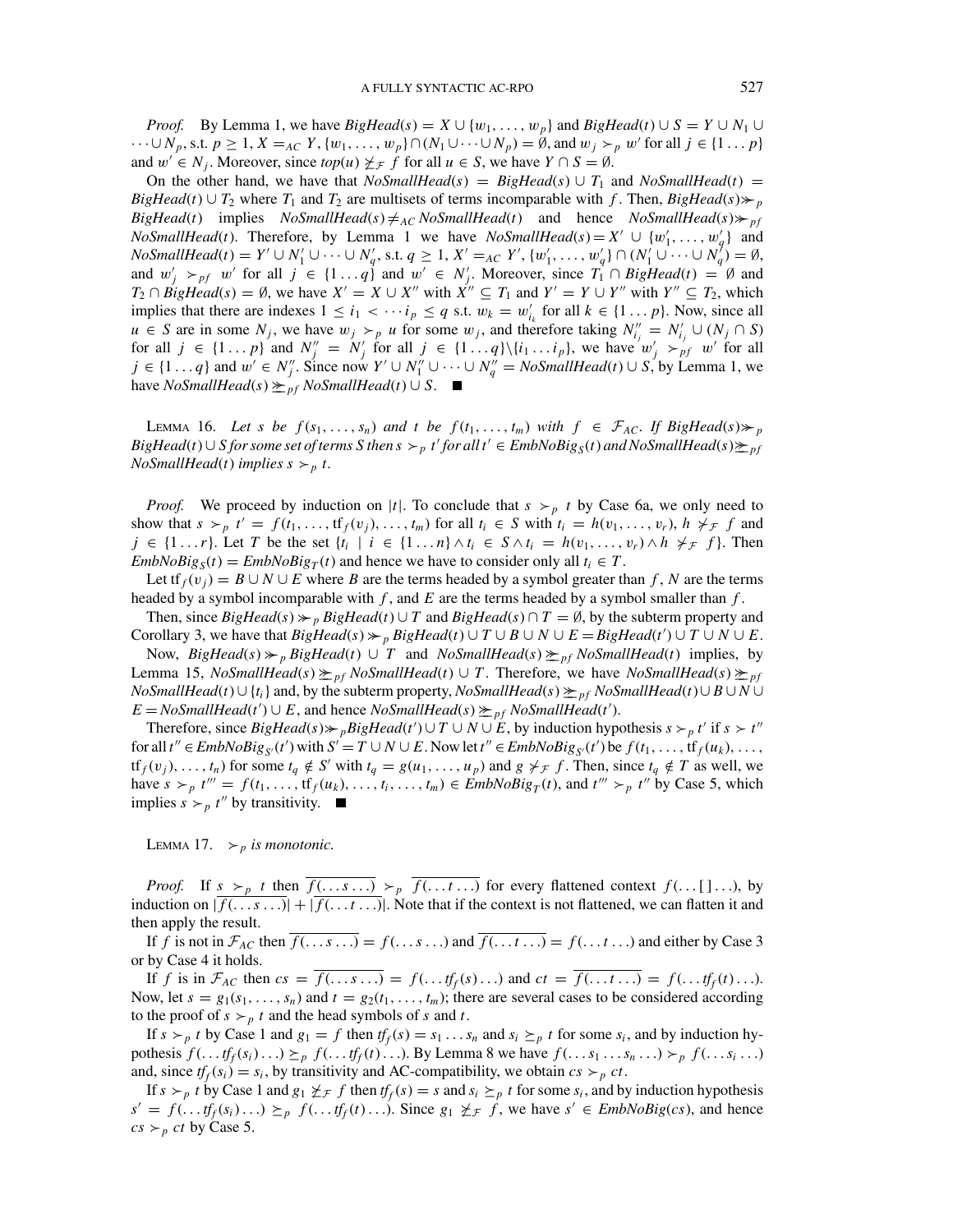Otherwise, either  $g_1 \succ_f f$  or  $s \succ_p t$  by Cases 2–6. Let  $u_1, \ldots, u_p$  be the arguments of the context. First we prove that  $cs > p$  *t'* for all terms  $t' \in EmbNoBig_S(ct)$  where *S* is the set  $\{v \mid v \in tf_f(t)\}.$ Then, for every  $t' \in \mathcal{E}mbNoBig(s(t)$  there is some  $i \in \{1, \ldots, p\}$  s.t.  $u_i = h(v_1, \ldots, v_r)$  with  $h \neq r$  f and some  $j \in \{1, \ldots, r\}$  s.t.  $t' = f(\ldots tf_f(v_i) \ldots tf_f(t) \ldots)$ , and hence there is some  $s' = f(\ldots tf_f(v_i) \ldots$ *tf*<sub>*f*</sub>(*s*)...) ∈ *EmbNoBig*(*cs*) s.t., by induction hypothesis, *s'*  $>_{p}$  *t'*, which implies *cs*  $>_{p}$  *t'* by Case 5. Now, since either  $g_1 \succ_f f$  or  $s \succ_p t$  by Cases 2–6, we have the following four cases:

1.  $g_1 \succ_{\mathcal{F}} f$ . Then since  $s \succ_{p} t$  (by Lemma 11 if  $g_2 = f$ ) we have  $s \succ_{p} v$  for all  $v \in tf_f(t)$ and hence  ${s}$ *}* $\gg$ <sub>*p*</sub>{*tf<sub>f</sub>*(*t*), *tf<sub>f</sub>*(*t*)}. Therefore, if *X* is the multiset of the terms headed by a symbol greater than f in  $u_1, \ldots, u_p$  then BigHead(cs) =  $X \cup \{s\} \succcurlyeq_p X \cup \{tf_f(t), tf_f(t)\} \supseteq BigHead(ct) \cup \{tf_f(t)\},$ and, by Lemma 16, we only need *NoSmallHead*(*cs*)  $\geq_{pf}$  *NoSmallHead*(*ct*) and *cs*  $\geq_{p}$  *t'* for all *t'*  $\in$ *EmbNoBig<sub>S</sub>*(*t*), where *S* is the set {v | v ∈ *tf<sub>f</sub>*(*t*)} to conclude *cs > p ct*. The latter has already been proved. For the former, since  $\{s\} \rightarrow p_f$   $\{tf_f(t)\}$ , if *Y* is the multiset of the terms headed by a symbol not smaller than *f* in  $u_1, \ldots, u_p$  then we have *NoSmallHead*(*cs*) = *Y* ∪ {*s*}  $\gg_{pf}$  *Y* ∪ {*tf<sub>f</sub>*(*t*)} ⊇ *NoSmallHead*(*ct*).

2.  $g_1 = g_2 = f$  and  $s >_p t$  by Case 5. Then there is some  $s' \in \mathbb{R}$  *exhologieis*) with  $s' = f$  $f(s_1, \ldots, tf_f(v_j), \ldots, s_n)$  for some  $s_i = h(v_1, \ldots, v_r)$  and  $h \neq f$  s.t.  $s' \geq_p t$ . Then, by induction hypothesis we have  $f(\ldots tf_f(s')\ldots) \succeq_p ct$ , and since  $f(\ldots tf_f(s')\ldots) = f(\ldots, s_1, \ldots, tf_f(v_j), \ldots)$  $s_n$ ,...)  $\in$  *EmbNoBig(cs)*, we conclude  $cs \succ_p ct$  by Case 5.

3.  $g_1 = g_2 = f$  and  $s \succ_p t$  by Case 6. Then  $tf_f(t) = t_1 \dots t_m$ . As we have proved,  $cs \succ_p t'$ for all  $t' \in \mathit{EmbNoBig}_{S}(ct)$ , with  $S = \{t_1, \ldots, t_m\}$ , in this case. For the other  $t'$  in  $\mathit{EmbNoBig}(ct)$ , we have  $t' = f(\ldots, t_1, \ldots, t_f(v_j), \ldots, t_m, \ldots)$  for some  $t_i = h(v_1, \ldots, v_r)$  with  $h \nsucc_f f$ . Since,  $f(t_1,\ldots,t_f(v_i),\ldots,t_m) \in \mathit{EmbNoBig}(t)$ , and  $s \succ_p w$  for every  $w \in \mathit{EmbNoBig}(t)$ , we have that  $s \succ_p f(t_1,\ldots,t_f(t(v_i),\ldots,t_m)$  which, by induction hypothesis, implies that  $cs = f(\ldots,t_f(s),\ldots) \succ_p$  $f(\ldots, tf_{f}(w), \ldots) = t'.$ 

On the other hand, if *X* is the multiset with the terms headed by a symbol not smaller than *f* in *u*<sub>1</sub>, ..., *u<sub>p</sub>* then we have *NoSmallHead*(*cs*) = *X* ∪ *NoSmallHead*(*s*)  $\geq_{pf}$  *X* ∪ *NoSmallHead*(*t*) = *NoSmallHead*(*ct*).

Finally, if *s*  $> p$  *t* by Case 6, we have *BigHead*(*cs*)=*Y*∪*BigHead*(*s*) $\gg p$ *Y*∪*BigHead*(*t*)=*BigHead*(*ct*), where *Y* is the multiset with the terms headed by a symbol greater than  $f$  in  $u_1, \ldots, u_p$ , and hence  $cs \succ_p$ *ct* by Case 6a. Otherwise, if  $s > p$  *t* by Case 6b, we have  $\# (cs) = e + \# (s) > e + \# (t) = \# (ct)$ , where *e* is the expression coming from the  $u_1, \ldots, u_p$ , and hence  $cs \succ_p ct$  by Case 6b. Otherwise,  $s \succ_p t$  by Case 6c, and we have  $# (cs) = e + #(s) \ge e + #( t) = #(ct)$ , where *e* is as before, and  $\{s_1, \ldots, s_n\} \rightarrow_{p} \{t_1, \ldots, t_m\}$ , which implies  $\{ \ldots, s_1, \ldots, s_n, \ldots \} \gg p \{ \ldots, t_1, \ldots, t_m, \ldots \}$ , and therefore  $cs \succ_p ct$  by Case 6c.

4.  $g_1 \nleq_f f, g_1 \nleq_f g_2$ . Then we have  $g_2 \nleq_f f$  as well. Again, since we have proved  $cs \nhd_p t'$ for all  $t' \in EmbNoBig_S(ct)$ , with  $S = \{t\}$  in this case, for the rest of terms  $t'$  in  $EmbNoBig_S(ct)$ , we have  $t' = f(\ldots, tf_f(t_i), \ldots)$  for some  $i \in \{1 \ldots m\}$ . Since  $s > p$  t, by Lemma 11, we have  $s > p$   $t_i$ , and by induction hypothesis  $cs = f(\ldots, tf_f(s), \ldots) \succ_p f(\ldots, tf_f(t_i), \ldots) = t'$ . Now, let *X* be the multiset of the terms headed by a symbol not smaller than *f* in  $u_1, \ldots, u_p$ . Since  $g_1 \succeq_F g_2$ , if  $f \succ_F g_1$  then *NoSmallHead*(*cs*) = *X* = *NoSmallHead*(*ct*), otherwise *NoSmallHead*(*cs*) = *X* ∪ {*s*}  $\geq_{pf}$  *X* ∪ {*t*} *NoSmallHead(ct).* Therefore, *NoSmallHead(cs)* =  $\geq_{pf}$ *NoSmallHead(ct)*, and, since  $s \succ_p t$  implies  $\{\ldots, s, \ldots\} \gg_p \{\ldots, t, \ldots\}$ , we have  $cs \succ_p ct$  by Case 6c.  $\blacksquare$ 

The following properties and lemmas are used in the proof of stability under substitution.

LEMMA 18. Let  $u, s_1, \ldots, s_n$ , and  $t_1, \ldots, t_m$  be terms and let f be an AC-symbol. If  $f(s_1, \ldots, u, \ldots,$  $s_n$ )  $\succ_p$   $f(t_1, \ldots, u, \ldots, t_m)$  then we have that  $f(s_1, \ldots, v_1, \ldots, v_p, \ldots, s_n)$   $\succ_p$   $f(t_1, \ldots, v_1, \ldots, t_m)$  $v_p, \ldots, t_m$ , *for all terms*  $v_1, \ldots, v_p$ .

*Proof.* We proceed by induction on  $|u| + |f(t_1, \ldots, v_1, \ldots, v_p, \ldots, t_m)|$ . Then, let *s* be  $f(s_1, \ldots, s_n)$  $u_1, \ldots, s_n$ , *t* be  $f(t_1, \ldots, u, \ldots, t_m)$ ,  $s_v$  be  $f(s_1, \ldots, v_1, \ldots, s_n)$ , and  $t_v$  be  $f(t_1, \ldots, v_1, \ldots, s_n)$  $v_p, \ldots, t_m$ ). If  $s > p$  *t* by Case 1 then using the deletion property, the subterm property, transitivity and monotonicity, it holds. If  $s \succ p t$  by Case 5 then by induction hypothesis (using the subterm property and monotonicity) we can conclude. Otherwise,  $s \succ_p t$  by Case 6. We first prove that  $s_v \succ_p t'_v$  for every  $t'_{v} \in \text{EmbNoBig}(t_{v})$ . If  $t'_{v} = f(t_{1},...,t_{f}(u_{j}),...,v_{1},...,v_{p},...,t_{m})$  for some  $t_{i} = h(u_{1},...,u_{r})$ ,  $h \neq f$ , and  $j \in \{1 \dots r\}$  then, since by assumption, we have  $s > p$   $f(t_1, \dots, t_f(u_i), \dots, u, \dots, t_m) \in$ *EmbNoBig*(*t*), by induction hypothesis,  $s_v \succ_p t'_v$ . Otherwise, we have  $t'_v = f(t_1, \ldots, v_1, \ldots, t_f(u_j)$ ,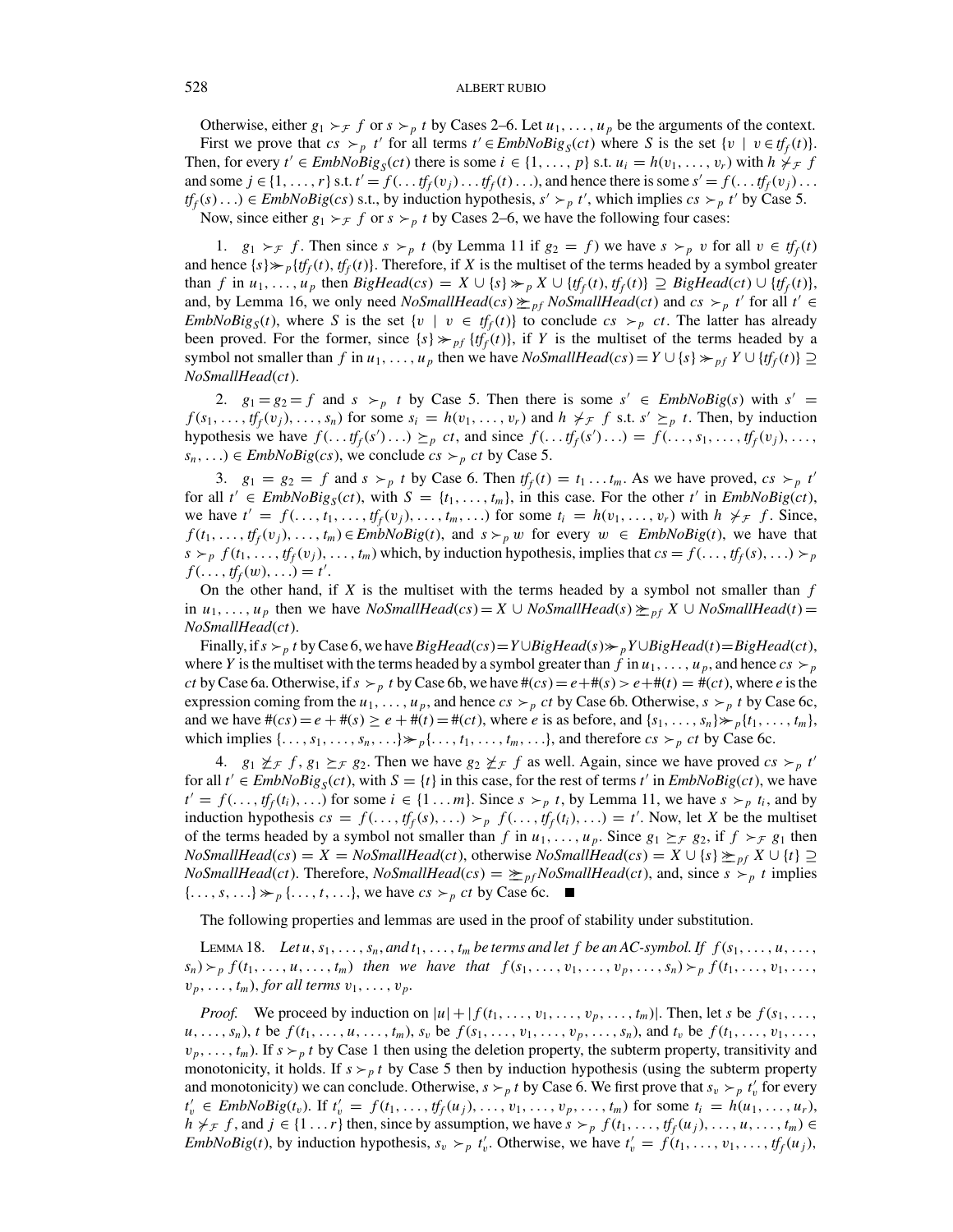$\dots, v_p, \dots, t_m$ , for some  $v_i = h(u_1, \dots, u_r)$ ,  $h \neq r$ , and  $j \in \{1 \dots r\}$ , and, by induction hypothesis,  $f(s_1, \ldots, v_1, \ldots, tf_f(u_j), \ldots, v_p, \ldots, s_n) \succ_p t'_v$ , which implies  $s_v \succ_p t'_v$  by Case 5.

Second, we show that  $NoSmallHead(s_v) \geq_{pf} NoSmallHead(t_v)$ . Since we have  $NoSmallHead(s) \geq_{pf}$ *NoSmallHead*(*t*), by Corollary 2, we have *NoSmallHead*( $s_v$ ) = (*NoSmallHead*( $s \setminus \{u\}$ )∪  $V_N \geq_{pf}$  $(NoSmallHead(t)\{u\}) \cup V_N = NoSmallHead(t_v)$ , where  $V_N = \{v_i \mid i \in \{1 \dots r\} \land f \neq f \cdot top(v_i)\}.$ 

Now if  $s > p$  *t* by Case 6a then, by Corollary 22, *BigHead*( $s$ )  $\gg$  *pBigHead*( $t$ ) implies *BigHead*( $s_v$ ) =  $(BigHead(s)\{u\}) \cup V_B \rightarrow p(BigHead(t)\{u\}) \cup V_B = BigHead(t_v)$ , where  $V_B = \{v_i \mid i \in \{1 \dots r\} \land V_B = \{u_i\} \cup V_B = \{v_i\} \cup V_B = \{v_i\} \cup V_B = \{v_i\} \cup V_B = \{v_i\} \cup V_B = \{v_i\} \cup V_B = \{v_i\} \cup V_B = \{v_i\} \cup V_B = \{v_i\} \cup V_B = \{v_i\} \cup V_B = \{v_i\} \cup V_B = \{v_i\} \cup V_B = \{v_i\} \cup V_B = \{v_i\} \$  $top(v_i) \geq f$ , and hence,  $s_v \geq p$  *t<sub>v</sub>* by Case 6a. Otherwise, if  $s \geq p$  *t* by Case 6b then  $\#(s) > \#(t)$  implies  $#(s_v) > #(t_v)$  and hence  $s_v > p_t$  by Case 6b. Finally, if  $s > p_t$  by Case 6c, then  $#(s) \geq #(1)$  implies # $(s_v)$  ≥ # $(t_v)$ , and, by Corollary 2,  $\{s_1, ..., u, ..., s_n\}$   $\succcurlyeq_p \{t_1, ..., u, ..., t_m\}$  implies  $\{s_1, ..., v_1, ..., s_n\}$  $v_p, \ldots, s_n$   $\} \gg p \{t_1, \ldots, v_1, \ldots, v_p, \ldots, t_m\}$ , and hence  $s_v \succ_p t_v$  by Case 6c.

LEMMA 19. Let s and t be terms and let x be a variable s.t.  $x \notin N\text{oSmallHead}(s)$  and  $x \in$ *NoSmallHead*(*t*)*. Then NoSmallHead*(*s*)  $\succeq_{pt}$  *NoSmallHead*(*t*) *implies BigHead*(*s*)  $\succ_{pt}$  *BigHead*(*t*) ∪ {*x*,..., *x*}*.*

*Proof.* It follows directly from Lemma 1. ■

LEMMA 20. *Let*  $\sigma$  *be*  $\{x \mapsto q(y_1, \ldots, y_k)\}$  *for some symbol q. If*  $s \succ_p t$  *then*  $\overline{s\sigma} \succ_p \overline{t\sigma}$ *.* 

*Proof.* The proof is done by induction on  $|\overline{s\sigma} + \overline{t\sigma}|$  and case analysis on the proof of  $s \succ_p t$ . Let *s* be  $f(s_1, ..., s_n)$ .

1. *s*  $> p$  *t* by Case 1. Then  $s_i \geq p$  *t* for some  $i \in \{1...n\}$ . If  $f \in \mathcal{F}_{AC}$ ,  $s_i = x$  and  $q = f$ then  $t = x$  and, since the arity of f is greater than 1, by Lemma 8,  $\overline{s\sigma} = f(\ldots, y_1, \ldots, y_k, \ldots) >_p$  $f(y_1, \ldots, y_k) = \overline{t\sigma}$ . Otherwise,  $\overline{s\sigma} = f(\ldots, \overline{s_i\sigma}, \ldots) \succ_p \overline{t\sigma}$ , by induction hypothesis and Case 1.

2.  $s > p$   $t = g(t_1, \ldots, t_m)$  by Case 2. Then  $f \succ_{\mathcal{F}} g$  and  $s > p$   $t_i$  for all  $i \in \{1 \ldots m\}$ . By induction hypothesis, we have  $\overline{s\sigma} > p \overline{t_i\sigma}$ , and if  $g \in \mathcal{F}_{AC}$ ,  $t_i = x$  and  $g = q$ , then, by Lemma 11,  $\overline{s\sigma} > p y_j$ for all  $j \in \{1...k\}$ . Therefore, since  $\overline{t\sigma}$  is of the form  $g(t'_1,...,t'_p)$  and  $f \succ_\mathcal{F} g$  and  $\overline{s\sigma} \succ_p t'_i$  for all  $i \in \{1 \dots p\}$ , we have  $\overline{s\sigma} \succ_{p} \overline{t\sigma}$ , by Case 2.

3.  $s > p$   $t = f(t_1, \ldots, t_m)$  by Case 3. Then  $\langle s_1, \ldots, s_n \rangle \langle s_p \rangle_{l \in \mathcal{X}} \langle t_1, \ldots, t_m \rangle$  and  $s > p$   $t_i$  for all  $i \in \{1 \dots m\}$  (and also  $f \notin \mathcal{F}_{AC}$ ). By induction hypothesis, we have  $\overline{s\sigma} >_{p} \overline{t_i\sigma}$  for all  $i \in \{1 \dots m\}$  and  $\langle \overline{s_1 \sigma}, \ldots, \overline{s_n \sigma} \rangle$  $(\succ_p)_{\text{lex}}$  $\langle \overline{t_1 \sigma}, \ldots, \overline{t_m \sigma} \rangle$ , and hence  $\overline{s \sigma} = f(\overline{s_1 \sigma}, \ldots, \overline{s_n \sigma}) \succ_p f(\overline{t_1 \sigma}, \ldots, \overline{t_m \sigma}) = \overline{t \sigma}$  by Case 3.

4.  $s > p$   $t = f(t_1, \ldots, t_m)$  by Case 4. Then  $\{s_1, \ldots, s_n\} \gg p\{t_1, \ldots, t_m\}$  (and  $f \notin \mathcal{F}_{AC}$ ). By induction hypothesis, we have  $\{\overline{s_1\sigma}, \ldots, \overline{s_n\sigma}\} \gg p\{\overline{t_1\sigma}, \ldots, \overline{t_m\sigma}\}$ , and hence  $\overline{s\sigma} = f(\overline{s_1\sigma}, \ldots, \overline{s_n\sigma}) \succ p$  $f(\overline{t_1\sigma},\ldots,\overline{t_m\sigma})=\overline{t\sigma}$  by Case 4.

5.  $s > p$   $t = f(t_1, \ldots, t_m)$  by Case 5. Then there is some  $s' \in EmbNoBig(s)$  with  $s' = f(s_1, \ldots, t_m)$  $tf_f(v_j), \ldots, s_n$  for some  $s_i = h(v_1, \ldots, v_r)$  and  $h \neq f$  *f* s.t.  $s' \geq_p t$ . By induction hypothesis, we have  $\overline{s/\sigma} \succeq_{p} \overline{t\sigma}$ . If  $h \in \mathcal{F}_{AC}$ ,  $v_j = x$  and  $h = q$  then, by Lemma 8,  $\overline{s_i \sigma} = h(\ldots, y_1, \ldots, y_k, \ldots) \succ_{p}$  $h(y_1, \ldots, y_k) = x\sigma$ , and by monotonicity  $\overline{s\sigma} >_{p} \overline{s'\sigma}$  and hence by transitivity  $\overline{s\sigma} >_{p} \overline{t\sigma}$ . Otherwise,  $\overline{s'\sigma} \in \text{EmbNoBig}(\overline{s\sigma})$ , and hence  $\overline{s\sigma} \succ_p \overline{t\sigma}$  by Case 5.

6.  $s > p$   $t = f(t_1, \ldots, t_m)$  by Case 6. For this case we proceed by a second induction on the number of arguments of *s* that are *x*. There are two new cases.

If there is some  $i \in \{1 \dots n\}$  and some  $j \in \{1 \dots m\}$  s.t.  $s_i = t_j = x$ , then by Lemma 18 we have that  $s > p$  *t* implies  $s' = f(s_1, \ldots, x_{\sigma}, \ldots, s_n) > p$   $f(t_1, \ldots, x_{\sigma}, \ldots, t_m) = t'$ , and hence since  $|\overline{s\sigma} + \overline{t\sigma}| = |\overline{s'\sigma} + \overline{t'\sigma}|$  and *s'* has less arguments that are *x* than *s*, by the second induction we have  $\overline{s\sigma} = \overline{s'\sigma} > p \overline{t'\sigma} = \overline{t\sigma}.$ 

Otherwise, we first prove that  $\overline{s\sigma} >_p w$  for all  $w \in \overline{EmbNobig(\overline{t\sigma})}$  if no  $t_j = x$  and for all  $w \in \overline{t}$ *EmbNoBig<sub>S</sub></sub>*( $\overline{to}$ ) where *S* = {*x* $\sigma$ }, otherwise. We have that  $\overline{to}$  =  $f(t f_f(\overline{t_1\sigma}),...,t f_f(\overline{t_n\sigma}))$  and w =  $f(t f_f(\overline{t_1 \sigma}),..., t f_f(v'_l),..., t f_f(\overline{t_n \sigma}))$  for some  $t_j = h(v_1,...,v_r)$  and  $h \neq f$  *s.t.*  $t f_f(\overline{t_j \sigma}) = \overline{t_j \sigma}$  $h(v_1^j, \ldots, v_p^j)$  and either  $v_l^j = \overline{v_k \sigma}$  for some  $k \in \{1 \ldots r\}$  or  $v_l^j \in tf_h(\overline{v_k \sigma})$  for some  $k \in \{1 \ldots r\}$  s.t.  $v_k = x$  and  $h = q \in \mathcal{F}_{AC}$ . Then, by assumption, we have  $s \succ_p t' = f(t_1, \ldots, t_f(v_k), \ldots, t_m) \in$ *EmbNoBig*(*t*), and by induction hypothesis  $\overline{s\sigma} > p$   $\overline{t'\sigma} = f(t f_f(\overline{t_1\sigma}), \ldots, t f_f(\overline{v_k\sigma}), \ldots, t f_f(\overline{t_n\sigma}))$ . If  $v'_l = \overline{v_k \sigma}$  then <u>we</u> are done since  $\overline{t' \sigma} = w$ , and otherwise, we have  $\overline{t' \sigma} >_p w$  by Case 5 since  $w \in \frac{\text{EmbNoBig}(\overline{t'\sigma})}{\text{End} \text{hence } \overline{s\sigma} \succ_p w \text{ holds by transitivity.}}$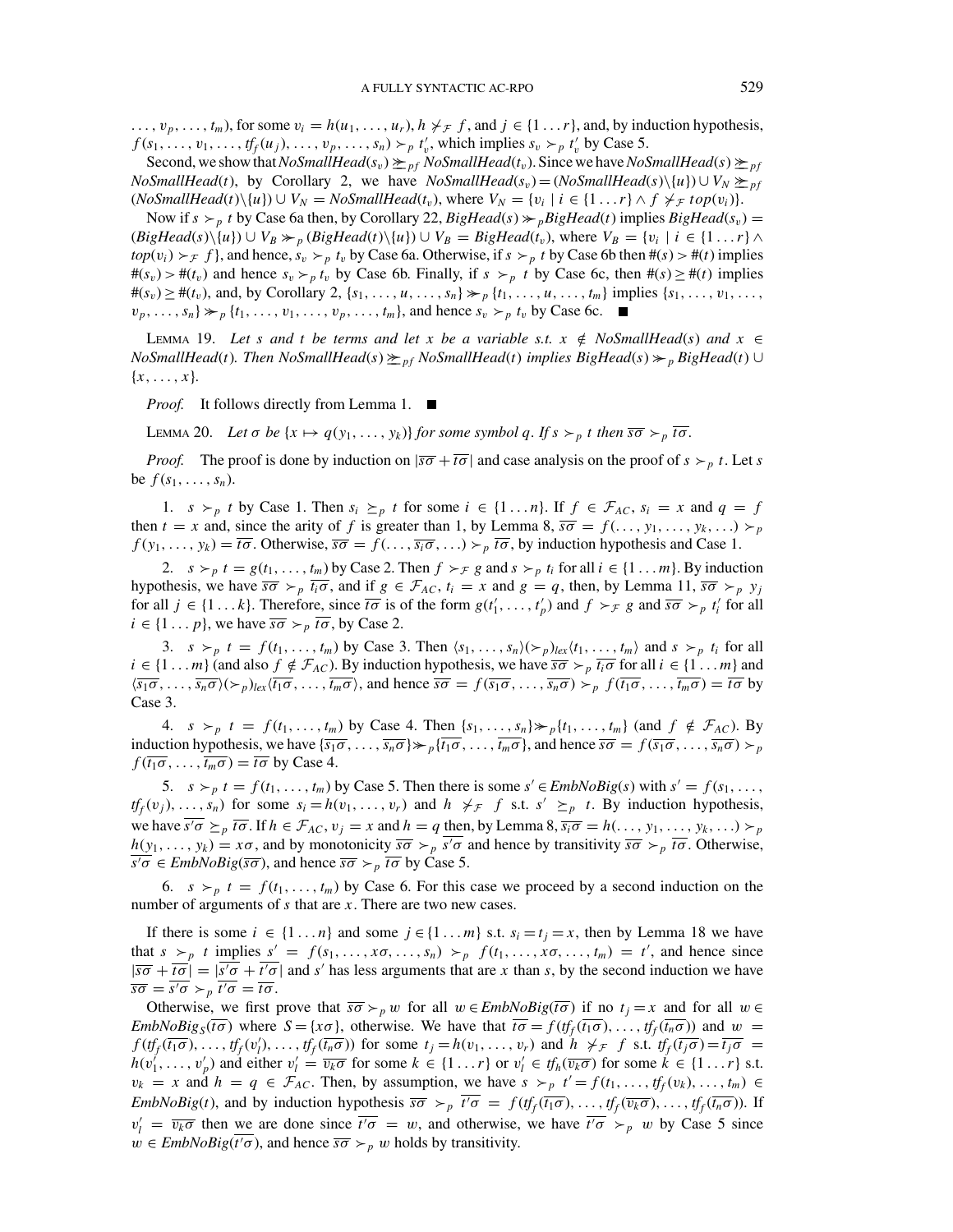Finally there are two cases.

(a) If no  $s_i = x$  and some  $t_j = x$  then we have  $x \in NoSmallHead(t)$  and  $x \notin NoSmallHead(s)$ and, since *NoSmallHead*(*s*)  $\geq_{pf}$  *NoSmallHead*(*t*), by Lemma 19, *BigHead*(*s*) $\gg_{p}$ *BigHead*(*t*)∪ *X* ∪ {*x*} where *X* is the multiset containing all  $x$  in *NoSmallHead(t)*, and, by induction hypothesis, we have  $BigHead(\overline{s\sigma}) = \overline{BigHead(s)\sigma} \gg_{p} \overline{BigHead(t)\sigma} \cup X\sigma \cup \{x\sigma\} \supseteq BigHead(\overline{t\sigma}) \cup \{x\sigma\}.$  Therefore, by Lemma 16, we need to show that  $\overline{s\sigma} >_p w$  for all  $w \in \text{EmbN} \circ \text{Big}(\overline{s})$  where  $S = \{x\sigma\}$ , which has already been proved, and *NoSmallHead*( $\overline{s\sigma}$ )  $\geq_{pf}$  *NoSmallHead*( $\overline{t\sigma}$ ). By induction hypothesis, it holds that *NoSmallHead*( $\overline{s\sigma}$ ) = *NoSmallHead*( $s$ ) $\sigma \geq_{pf}$ *NoSmallHead*( $t$ ) $\sigma$ . If  $q \neq f$  then  $\overline{NoSmallHead(t)\sigma} \supseteq NoSmallHead(\overline{to})$ , and we are done. Otherwise, by the subterm property (and  $top(x\sigma) = f$ ), we have  $x\sigma >_{pf} y$  for all  $y \in \{y_1, \ldots, y_k\}$ , and since *NoSmallHead*( $\tau \sigma$ ) is obtained from  $\overline{NoSmallHead(t)\sigma}$  replacing each element  $x\sigma$  by  $y_1, \ldots, y_k$ , we have, by Lemma 1, that *NoSmallHead*(*t*) $\sigma \gg_{pf}$ *NoSmallHead*( $\overline{t\sigma}$ ), and therefore, by transitivity, *NoSmallHead*( $\overline{s\sigma}$ ) $\gg_{pf}$ *NoSmallHead*(*t*σ).

(b) If no  $t_j = x$  then  $\overline{s\sigma} >_p w$  for all  $w \in EmbN \overline{obj(\overline{t\sigma})}$  has already been proved. Now we prove *NoSmallHead*( $\overline{s\sigma}$ ) $\geq_{pf}$ *NoSmallHead*( $\overline{t\sigma}$ ). Since *NoSmallHead*( $s$ )  $\geq_{pf}$ *NoSmallHead*( $t$ ) and  $x \notin$ *NoSmallHead(t)*, by Corollary 4, *NoSmallHead(s)*\*X*  $\succeq_{pf}$  *NoSmallHead(t)*, where *X* is the multiset with all elements *x* in *NoSmallHead*(*s*). Then, by induction hypothesis, we have that  $\overline{(NoSmallHead(s) \setminus X) \sigma \geq_{pf} \overline{NoSmallHead(t) \sigma} = NoSmallHead(\overline{to}),$  and hence  $NoSmallHead(\overline{so})$  $\geq_{\text{nf}}$ *NoSmallHead*( $\overline{to}$ ), since *NoSmallHead*( $\overline{so}$ )  $\supseteq$  (*NoSmallHead*( $s$ )\*X*) $\sigma$ .

If  $s$ *pt* by Case 6a then, since *BigHead*( $s$ ) $\gg$ <sub>p</sub>BigHead( $t$ ), by induction hypothesis, *BigHead*( $\overline{s\sigma}$ )  $\supseteq$  $Bighed(s)\sigma$  $\rightarrow$   $p$ *BigHead*(*t*) $\sigma$  = *BigHead*( $t\sigma$ ), which implies  $\overline{s\sigma}$   $\rightarrow$   $p$  *t* $\overline{\sigma}$  by Case 6a. If  $s$   $\rightarrow$   $p$  *t* by Case 6b then, since  $\#(s) > \#(t)$  implies  $\#(\overline{so}) > \#(\overline{to})$ , we have  $\overline{so} > p \overline{to}$  by Case 6b. Finally, if  $s > p$  t by Case 6c then  $\#(s) \ge \#(t)$ . If some  $s_j = x$  and  $q = f$  then  $\#(\overline{s\sigma}) > \#(s) \ge \#(t) = \#(\overline{t\sigma})$  (note that no  $t_j = x$ ), and we conclude by Case 6b. Otherwise, either no  $s_j = x$  or  $q \neq f$ , and then  $\#(\overline{s\sigma}) = \#(s) \geq$  $#(t) = #(\overline{t\sigma})$  and  $\overline{s\sigma} = f(\overline{s_1\sigma}, \ldots, \overline{s_n\sigma})$  and  $\overline{t\sigma} = f(\overline{t_1\sigma}, \ldots, \overline{t_m\sigma})$ . Then, since by induction hypothesis,  $\{\overline{s_1\sigma}, \ldots, \overline{s_n\sigma}\} \gg p \{\overline{t_1\sigma}, \ldots, \overline{t_m\sigma}\}$ , we have  $\overline{s\sigma} \succ_p \overline{t\sigma}$  by Case 6c.

LEMMA 21.  $\succ_p$  *is stable under substitution.* 

*Proof.* We have to prove that if  $s > p$  *t* then  $\overline{s\sigma} > p$   $\overline{t\sigma}$  for every substitution  $\sigma$ . We proceed by induction on the  $|\sigma|$  defined as the multiset  $\{|w| \mid (x \mapsto w) \in \sigma\}$  and compared by the multiset extension of  $>$ .

If  $\sigma$  is empty it holds trivially. Otherwise  $\sigma = \{x \mapsto q(w_1, \ldots, w_k)\} \cup \sigma'$ . Then, by Lemma 20, we have  $\overline{s\{x \mapsto q(y_1, \ldots, y_k)\}}$   $\succ_p \overline{t\{x \mapsto q(y_1, \ldots, y_k)\}}$  and taking  $\gamma = \{y_1 \mapsto w_1, \ldots, y_k \mapsto$  $w_k$ }  $\cup \sigma'$ , we have  $|\sigma| \gg |\gamma|$ , and hence, by induction hypothesis,  $\overline{s\sigma} = (\overline{s(x \mapsto q(y_1, \ldots, y_k))})\gamma > p$  $(\overline{t\{x \mapsto q(y_1, \ldots, y_k)\}})\gamma = \overline{t\sigma}.$ 

LEMMA 22.  $\succ_p$  *is incremental.* 

*Proof.* We prove that if  $s > p$  *t* wrt the precedence  $\succ_{\mathcal{F}}$  then  $s > p$  *t* wrt the precedence  $\succ_{\mathcal{F}} \cup \{f' \succ f\}$ *g*<sup>'</sup>} where *f*' and *g*' are symbols in *F* not related by  $>\mathcal{F}$ . We proceed by induction on  $|s| + |t|$  and case analysis on the proof of  $s \succ_p t$  with the precedence  $\succ_\mathcal{F}$ .

1.  $s = f(s_1, \ldots, s_n) > p$  *t* by Case 1. Then  $s_i > p$  *t* and by induction hypothesis  $s_i > p$  *t* wrt  $\succ_{\mathcal{F}} \cup \{f' \succ g'\}$ , which implies  $s \succ_{p} t$  wrt  $\succ_{\mathcal{F}} \cup \{f' \succ g'\}$ , by Case 1.

2.  $s = f(s_1, \ldots, s_n) >_p g(t_1, \ldots, t_m) = t$  by Case 2. Then  $f \succ_f g$  and  $s >_p t_i$  for all  $i \in$  $\{1 \dots m\}$ . Then, by induction hypothesis,  $s \succ_p t_i$  wrt  $\succ_{\mathcal{F}} \cup \{f' \succ g'\}$  for all  $i \in \{1 \dots m\}$ , and hence *s*  $>$  *p t* wrt  $>$  *f* ∪ { *f'*  $>$  *g'*}, by Case 2.

3.  $s = f(s_1, \ldots, s_n) \succ_p f(t_1, \ldots, t_m) = t$  by Case 3. Then  $\langle s_1, \ldots, s_n \rangle \langle \succ_p \rangle_{lex} \langle t_1, \ldots, t_m \rangle$  and *s*  $\geq p$  *t<sub>i</sub>* for all *i* ∈ {1...*m*}, and by induction hypothesis, *s*  $\geq p$  *t* wrt  $\geq f \cup \{f' \geq g'\}$ , by Case 3.

4.  $s = f(s_1, \ldots, s_n) \succ_p f(t_1, \ldots, t_m) = t$  by Case 4. Then we have  $\{s_1, \ldots, s_n\} \succ_p \{t_1, \ldots, t_m\}$ , and by induction hypothesis,  $s \succ_p t$  wrt  $\succ_\mathcal{F} \cup \{f' \succ g'\}$ , by Case 4.

5.  $s = f(s_1, \ldots, s_n) \succ_p f(t_1, \ldots, t_m) = t$  by Case 5. Then there is a term  $s' \in \mathit{EmbNoBig}(s)$ s.t.  $s' \geq_p t$ . Then by induction hypothesis  $s' \geq_p t$  wrt  $\succ_{\mathcal{F}} \cup \{f' \succ g'\}$ . Now, by monotonicity and the subterm property  $s > p$  s' wrt  $\succ_{\mathcal{F}} \cup \{f' > g'\}$ , and hence, by transitivity,  $s > p$  t wrt  $\succ_{\mathcal{F}} \cup \{f' > g'\}$ .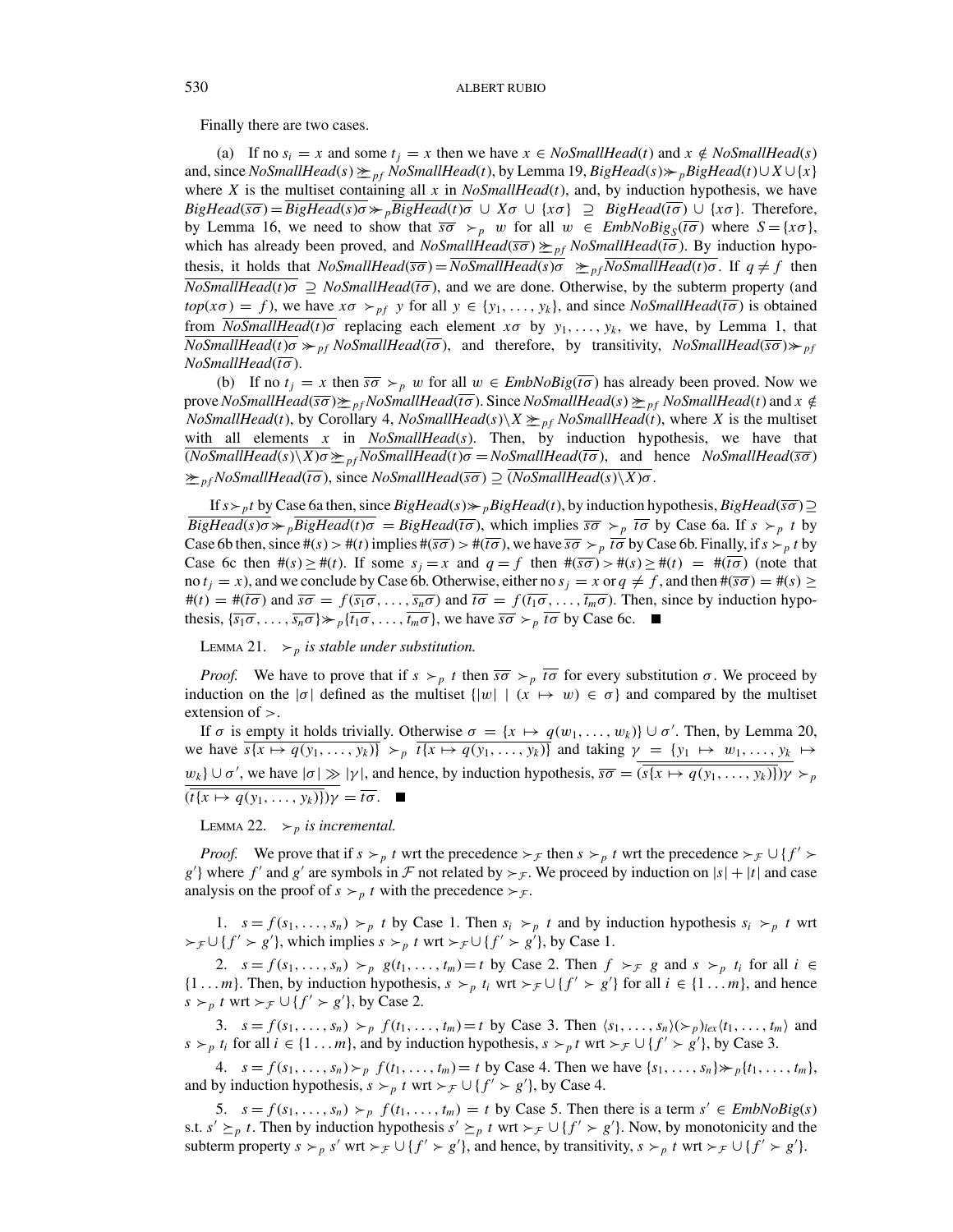6.  $s = f(s_1, \ldots, s_n) >_p f(t_1, \ldots, t_m) = t$  by Case 6. Then we have  $s >_p t'$  for all  $t' \in$ *EmbNoBig*(*t*) and *NoSmallHead*(*s*) $\geq_{pf}$ *NoSmallHead*(*t*). First, since *EmbNoBig*(*t*) wrt  $\geq_f$  includes *EmbNoBig*(*t*) wrt  $\succ$ <sub>*F*</sub>  $\cup$  {*f'*  $\succ$  *g'*}, by induction hypothesis *s*  $\succ$ <sub>*p*</sub> *t'* for all *t'* ∈ *EmbNoBig*(*t*) wrt  $\succ_{\mathcal{F}} \cup \{f' \succ g'\}$ . Second, *NoSmallHead*(*s*) $\succ_{pf}$ *NoSmallHead*(*t*) wrt  $\succ_{\mathcal{F}}$  implies by Lemma 1 that *NoSmallHead*(*s*) = *X* ∪ {*s*<sup>1</sup>,...,*s*<sup> $h$ </sup><sub>*p*</sub>}, *NoSmallHead*(*t*) = *Y* ∪ *N*<sub>1</sub> ∪ ···∪ *N*<sub>p</sub>, *p* ≥ 1, *X* =<sub>*AC*</sub> *Y*, {*s*<sup>1</sup><sub>1</sub>,...,  $s'_p$   $\cap_{AC} (N_1 \cup \cdots \cup N_p) = \emptyset$ , and  $s'_i \succ t'$  and if  $top(s'_i) \not\geq_f f$  then  $top(s'_i) \geq_f top(t')$  for all  $i \in \{1 \dots p\}$ and  $t' \in N_i$ . Then *NoSmallHead*(*s*) wrt  $\succ_{\mathcal{F}} \cup \{f' \succ g'\}$  is  $X' \cup \{s'_{i_1}, \ldots, s'_{i_k}\}$  where  $X' \subseteq X$  and 1 ≤ *i*<sub>1</sub>< ··· <*i<sub>k</sub>* ≤ *p*. Therefore for all  $j \in (\{1 \dots p\} \setminus \{i_1, \dots, i_k\}, top(s'_j) \not\geq_f f$  wrt ≻<sub>*F*</sub> and  $f \succ_{\mathcal{F}} top(s'_j)$  wrt $\succ_{\mathcal{F}} \cup \{f' \succ g'\}$ , but then, since  $top(s'_i) \succeq_{\mathcal{F}} top(t')$  for all  $t' \in N_i$ , we have  $f \succ_{\mathcal{F}} top(t')$ wrt  $\succ_{\mathcal{F}} \cup \{\hat{f}' \succ g'\}$  for all  $t' \in N_i$ , and hence  $N_i$  is not in  $NoSmallHead(t)$  wrt  $\succ_{\mathcal{F}} \cup \{f' \succ g'\}$ . Therefore we have that *NoSmallHead*(*t*) wrt  $\succ_{\mathcal{F}} \cup \{f' \succ g'\}$  is included in  $Y' \cup N_{i_1} \cup \cdots \cup N_{i_k}$ , where  $Y' \subseteq Y$ and *Y'* =  $_{AC}$  *X'* (note that it is inclusion since some terms in  $N_{i_1} \cup \cdots \cup N_{i_k}$  may be removed). Then, by Lemma 1, *NoSmallHead*(*s*)  $\geq_{pf}$  *NoSmallHead*(*t*) wrt  $\succ_f \cup \{f' \succ g'\}.$ 

Now if we have applied Case 6b it holds trivially and if we have applied Case 6c then it holds by induction hypothesis. If we have applied Case 6a then we have  $BigHead(s) \gg_{p}BigHead(t)$  wrt  $\succ$ <sub>*F*</sub>. By Lemma 1 we have *BigHead*(*s*) = *X*  $\cup$  {*s*<sub>1</sub>, ...,*s*<sub>p</sub>}, *BigHead*(*t*) = *Y*  $\cup$  *N*<sub>1</sub>  $\cup$   $\cdots \cup$  *N*<sub>p</sub>, *p* ≥ 1, *X* =  $_{AC}$  *Y*,  $\{s'_1, \ldots, s'_p\}$  ∩<sub>*AC*</sub> (*N*<sub>1</sub> ∪ ··· ∪ *N*<sub>*p*</sub>) = ∅ and  $s'_i$  ≻ *t'* for all *i* ∈ {1...*p*} and *t'* ∈ *N<sub>i</sub>*. Since *NoSmallHead*(*s*)  $\geq_{pf}$  *NoSmallHead*(*t*), wrt  $\succ_f$ , by Lemma 1, *NoSmallHead*(*s*) = *X* ∪ *X'* ∪  ${s'_1, \ldots, s'_p}$  ∪  ${s''_1, \ldots, s''_q}$  and *NoSmallHead*(*t*) = *Y* ∪ *Y'* ∪ *N*<sub>1</sub> ∪ ··· ∪ *N<sub>p</sub>* ∪ *N*<sub>1</sub>′ ∪ ··· ∪ *N<sub>q</sub>*, with  $X' =_{AC} Y'$  and  $top(t') \neq_{\mathcal{F}} f$  for all  $t' \in Y'$ , and  $top(s''_i) \neq_{\mathcal{F}} f$ ,  $s''_i \succ_p t'$  and  $top(s''_i) \succeq_{\mathcal{F}} top(t')$  for all  $i \in \{1 \dots q\}$  and  $t' \in N'_i$ .

Therefore, if some term  $t' \in N'_i$  has  $top(t') \succ_{\mathcal{F}} f$  wrt  $\succ_{\mathcal{F}} \cup \{f' \succ g'\}$  then  $top(s'_i) \succ_{\mathcal{F}} f$  wrt  $\succ_{\mathcal{F}} \cup \{f' \succ g'\}$ , and hence *BigHead*(*s*) wrt  $\succ_{\mathcal{F}} \cup \{f' \succ g'\}$  is  $X \cup X'' \cup \{s'_1, \ldots, s'_n\} \cup \{s''_{i_1}, \ldots, s''_{i_k}\}$ with  $X'' \subseteq X'$  and  $1 \le i_1 < \cdots < i_k \le p$ , and  $BigHead(t)$  wrt  $\succ_{\mathcal{F}} \cup \{f' \succ g'\}$  is included in  $Y \cup Y'' \cup$ *N*<sub>1</sub> ∪ ··· ∪ *N*<sub>*p*</sub> ∪ *N*<sub>*i*<sub>1</sub></sub> ∪ ··· ∪ *N*<sub>*i<sub>k</sub>*</sub> with *X*<sup>*''*</sup> = *AC Y*<sup>*''*</sup>, we have, by Lemma 1, *BigHead*(*s*)  $\gg$  *p BigHead*(*t*) wrt ≻ *f* ∪ {  $f'$  ≻  $g'$ }, and hence  $s$  ≻ *p t* wrt ≻ *f* ∪ {  $f'$  ≻  $g'$ } by Case 6a.

## 7. EFFICIENCY AND IMPLEMENTATION

Regarding efficiency of an implementation of the given ordering, the main problem is due to the use of the set *EmbNoBig* in Cases 5 and 6.

The aim of this section is to show several simplifications in the use of this set without changing the ordering.

Let f be an AC-symbol and let t be a term of the form  $f(t_1,\ldots,t_n)$  such that  $t' = f(t_1,\ldots,t_f(t_i))$ ...,  $t_n$ )  $\in$  *EmbNoBig(t)* for some  $t_i = h(v_1, \ldots, v_r)$  with  $h \neq f$ .

1. We only need to consider *t'* if  $v_j$  is maximal in  $v_1, \ldots, v_r$ , since, otherwise, by monotonicity, there is a greater term in *EmbNoBig*(*t*).

2. We only need to consider t' if  $v_j$  contains some variable or some symbol g s.t.  $f \neq_{\mathcal{F}} g$  and  $h \not\geq_F g$ , since otherwise this embedding does not help to obtain (even with further embedding in  $v_i$ ) a multiset greater than *NoSmallHead*(*t*) or *BigHead*(*t*) or an expression greater than #(*t*), and hence is better to keep *ti* .

3. When checking  $s \succ_p t$  by Case 6, by Lemma 16, we only need to consider *t'* if  $BigHead(s) \not\succ_p$ *BigHead*(*t*)  $\cup$  {*t<sub>i</sub>*}.

4. When checking  $s = f(s_1, \ldots, s_m) > p \ t$  by Case 6, by Lemma 18, we only need to consider *t'* if *t<sub>i</sub>* is in the multiset  $\{t_1, \ldots, t_n\} \setminus \{s_1, \ldots, s_m\}.$ 

Note that the first two simplifications apply to both Cases 5 and 6.

We are currently studying other ways to further simplify the set, but more in the spirit of the first two, with the aim of detecting a single relevant term in *EmbNoBig*(*t*) at least in the ground case with total precedences, which will imply that the ordering can be checked in polynomial time in that case.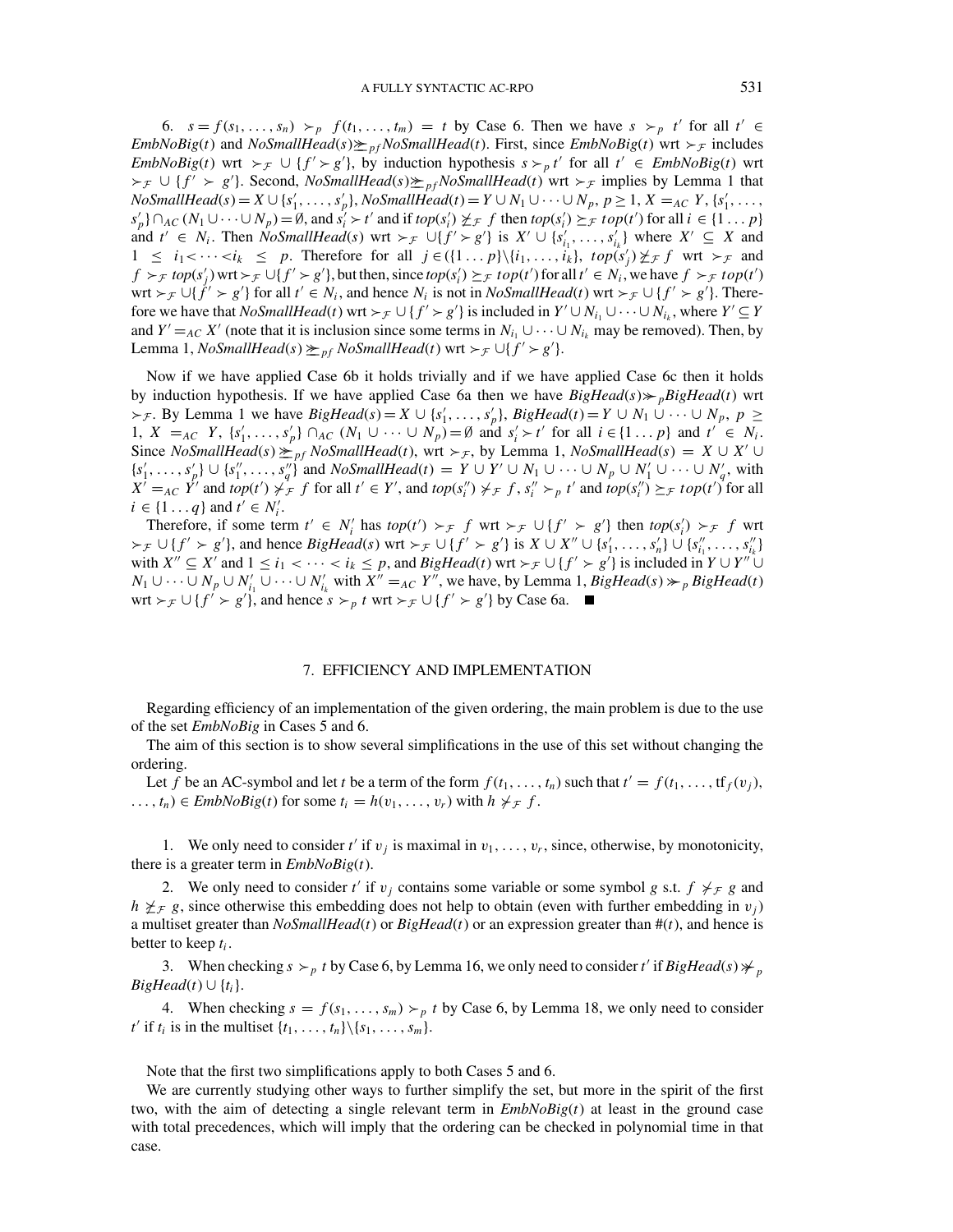#### 8. CONCLUSIONS

We have presented the first fully syntactic AC-compatible *recursive path ordering* (RPO). The ordering is AC-total on ground terms (if the precedence is total and all non-AC-symbols have lexicographic status) and defined uniformly for both ground and nonground terms, as well as for partial precedences, being the first incremental one (note that due to this, we can allow as well signature extensions without any restriction).

# 8.1. Related Work

Our ordering does not coincide (even for ground terms and total precedences) with any of the ones given in [9], [14], and [10] (with *fcount* abstraction). With the precedence  $h >_f f >_f g >_f a$  and *f* ∈  $\mathcal{F}_{AC}$  the terms *f* (*h*(*a*), *g*(*a*)) and *f* (*g*(*h*(*a*)), *a*) are compared in a different way (only in our case the first one is greater than the second one). The reason is that in our approach the arguments headed by big symbols are more important than in the others. However, it could be the case that by taking another abstraction function for [10], the orderings coincide. On the other hand we have also found another syntactic definition in which the number of arguments of an AC-symbol is more important than its arguments headed by big symbols, which we believe to coincide with the orderings in [14] and [10] (with *fcount* abstraction). A weakness of this new definition is that it is only monotonic for ground terms, although, in fact, this is not a problem for practical applications.

# 8.2. More General Precedences

A simple improvement within the ordering is obtained by allowing the precedence to equate some symbols. Equating non-AC-symbols trivially holds, provided that equal symbols have the same status.

If we want to equate AC-symbols among themselves and with non-AC-symbols, then we have to extend the flattening by normalizing with the new rule

$$
f(x_1,\ldots,x_n,g(y_1,\ldots,y_m),z_1,\ldots,z_r)\rightarrow f(x_1,\ldots,x_n,y_1,\ldots,y_m,z_1,\ldots,z_r)
$$

for every *f*, *g* ∈ *Flat*, *f* ∼<sub>F</sub> *g*, and *n*, *m*, *r* ≥ 0, where *Flat* is a new status, that includes at least all AC-symbols and represents all symbols that are flattened. Additionally all symbols that are in *Flat* are treated by the ordering as being AC, i.e., applying Cases 5 and 6. The only restriction is that, as before, equal symbols must have the same status and that all flattened symbols must have arity greater than or equal to 2, otherwise we cannot prove the subterm property or monotonicity.

Finally it is easy to prove that the ordering can deal with infinite signatures, provided that the precedence is well-founded.

#### 8.3. Constraint Solving

As a future development, due to its simplicity and, mainly, the fact that it is not interpretation based, it opens the door to finding practically feasible ordering constraint solvers for the AC-case [4].

## ACKNOWLEDGMENT

I thank both Cristina Borralleras and Robert Nieuwenhuis for many helpful comments on this work.

# **REFERENCES**

- 1. Bachmair, L. (1992), Associative-commutative reduction orderings, *Inform. Process. Lett.* **43**, 21–27.
- 2. Ben-Cherifa, A., and Lescanne, P. (1987), Termination of rewriting systems by polynomial interpretations and its implementation, *Sci. Comput. Program.* **9**, 137–160.
- 3. Bachmair, L., and Plaisted, D. A. (1985), Termination orderings for associative-commutative rewriting systems, *J. Symbolic Comput.* **1**, 329–349.